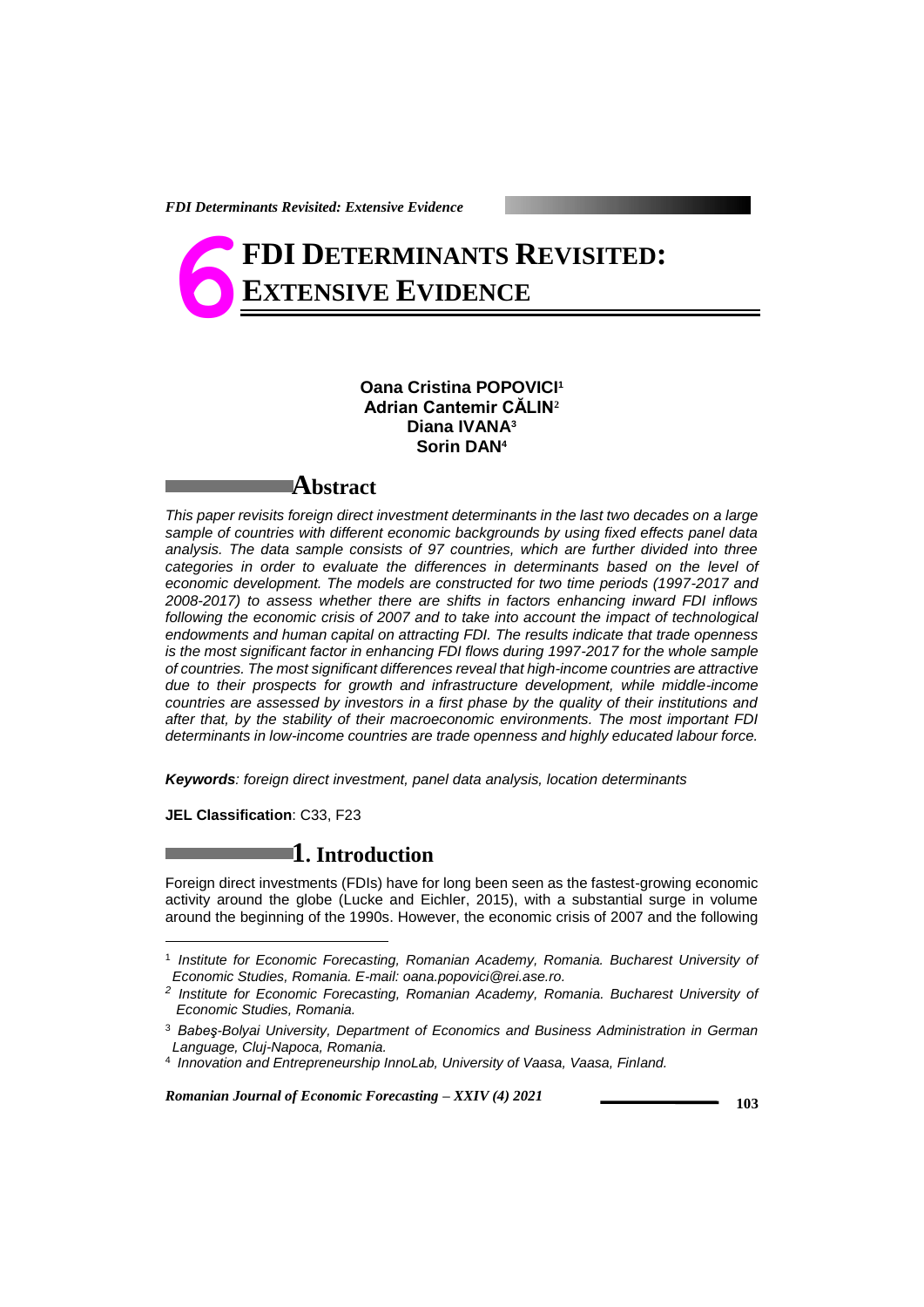turbulence had a detrimental effect on the global flows of FDIs, which contracted for a third consecutive year in 2019 (UNCTAD, 2019). Developed countries are witnessing the lowest volume of FDI inflows since 2004 while developing ones are still targeted by a relatively similar amount. According to the latest UNCTAD report of 2019, the most successful regions in terms of FDI attraction are those in Africa and Asia.

Despite the tendency of being directed towards developing countries, FDI distribution was never equitable between developed and developing countries, nor was the volume of investments similar. A solid body of literature studied the conditions in the host locations that can explain this unbalanced situation (Singh and Jun 1995; Bénassy-Quéré et al., 2007; Asiedu and Lien, 2011; Popovici and Calin, 2012; Alam and Shah, 2013; Ghazalian and Amponsem, 2018). Such studies, however, suffer from several limitations: a relatively small number of countries in the analysed samples due to data availability (Asiedu, 2002), less focus on developed countries (Dellis et al., 2017) or weak possibilities of comparing the capacity of attracting FDI due to the lack of a framework consisting of similar determinants. Another challenge is the emergence of new location determinants, which, although signalled in the theory, are less considered in the literature especially over the recent years. Dunning (2000) and Nunnenkamp (2002) state that following the globalization process and the development of the global knowledge-based economy, studies should incorporate a more dynamic approach to FDI determinants. Created resources and intangible assets, among which the development of the human capital or institutional quality (Dunning 2000), are key factors that shape the attractiveness of regions. Botric and Skuflic (2006) and Antonakakis and Tondl (2010) confirm the decline of the impact previously attributed to traditional FDI determinants (such as the dimension of the market) and the shift from natural endowments to created resources. Under the emergence of the fourth industrial revolution, such a dislocation could be even more evident, accelerating the shift from market-seeking and resource-seeking FDI to efficiency and strategic resource-seeking FDI. This paper builds on the rich literature on the determinants in attracting FDI. However, it addresses two major gaps found in this literature. Firstly, it allows for a comparison of FDI determinants between countries at different stages of economic development. Secondly, it clarifies the discussion in the literature regarding FDI determinants both before and after the economic crisis (during 1997-2017 and 2008-2017), and it points out that there was a shift in FDI determinants after 2008, although it did not follow the expected evolution from traditional determinants to created resources.

Our approach uses a wide sample of countries evaluated on the longest available period of time under the limits of data constraints. Therefore, we build a panel of 97 countries analysed during 1997-2017. We deepen our analysis to sub-groups of countries clustered on the basis of the level of income for providing a reliable comparison between countries at different stages of development. Our focus is on establishing the relevance for FDI of several traditional determinants that are used in empirical studies. Next, we determine whether there are differences based on the level of economic development. Furthermore, we near our approach to the 2008-2017-timeframe, in order to seize any shifts in FDI determinants and to expand the analysis for including other determinants as proxies for created resources, such as institutional quality, technology availability and skilled human capital. According to our knowledge, there are fewer studies carried out over the last ten years, after the crisis, as compared to the years before the crisis. The robustness of our approach is checked through different empirical methods and proxies for the selected variables.

The paper is organized as follows. Section 2 presents the literature review on FDI determinants, focusing on the differences between countries based on the level of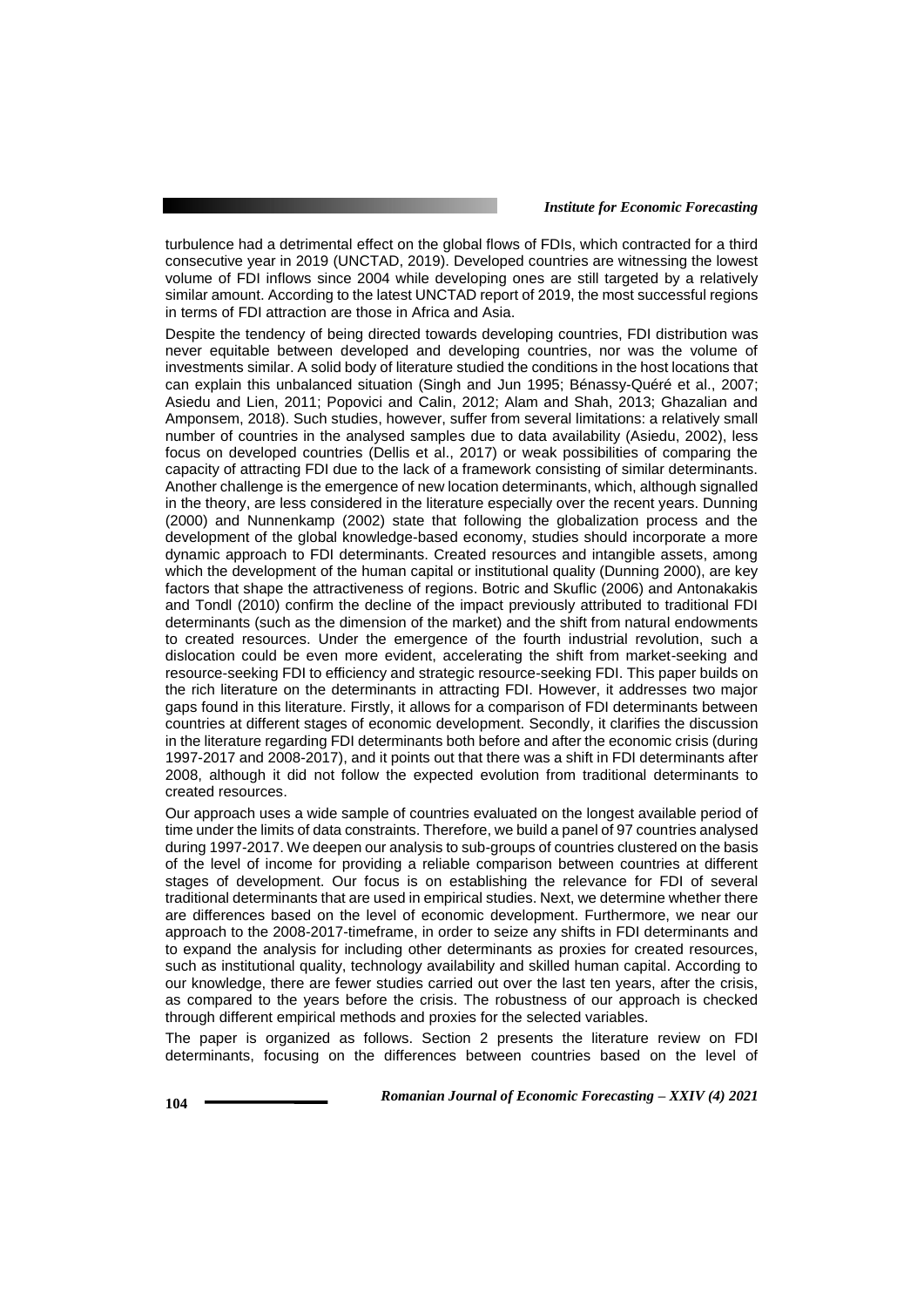development. Section 3 explains the methodology and the data used, and Section 4 presents the empirical findings and discusses the results. Concluding observations are provided in Section 5.

# **2. Literature review**

The idea of determining the advantages of host locations which could enhance FDI inflows in order to design public policies for attracting foreign investors gained momentum once the positive impact of FDI was felt by domestic companies and employees. The purpose of this section is not to provide a comprehensive literature review on FDI determinants, but rather to identify whether there are differences in factors between developed and developing countries using established categories of FDI determinants.

## *Macroeconomic variables*

Investment is closely related to macroeconomic dynamics and therefore the specific literature contains a large number of studies dealing with the characteristics preferred by investors, by considering key aspects such as the dimension of the market, its degree of openness or its general stability.

The dimension of the market is a traditional FDI determinant, being considered the most frequently used variable for testing FDI hypotheses (Wheeler and Mody, 1992; Antonakakis and Tondl, 2010; Dellis et al., 2017). Market size is usually measured through GDP, per capita income and the size of the population or it is assimilated to the prospects of growth, and the expected positive relationship with FDI is obtained in most of the cases. Studies show that market size is one of the most important factors that investors consider when deciding to enter a foreign market in both the case of developed (Dellis et al., 2017) or transition countries (Busse and Hefeker, 2007; Popovici and Calin, 2014). Developing countries tend to be mostly sought after due to their lower costs. In addition, Busse and Hefeker (2007) and Campos and Kinoshita (2008) argue that the impact of the market dimension is limited if endogeneity is correctly apprehended in econometric models applied for these host locations. Trade openness is a measure for trade liberalization, usually employed for assessing restrictions on capital (Busse and Hefeker, 2007; Goswami and Haider, 2014). The impact of trade openness on FDI may be different, depending on the legislation regarding foreign exchange, the method and level of taxation of capital or the type of investment made: oriented towards the local market or towards export (Wheeler and Mody, 1992; Busse and Hefeker, 2007). It is generally assumed that greater openness of countries will allow the import of technology, which will further improve knowledge diffusion and will increase competitiveness (Siladjic and Mehic, 2015). A positive impact of trade openness is signaled in both advanced economies (Dellis et al., 2017) and developing countries (Singh and Jun, 1995; Campos and Kinoshita, 2008; Sekkat and Veganzones-Varoudakis, 2007). Asiedu (2002) points out that the attractiveness of countries in sub-Saharan Africa is enhanced by trade openness rather than by other factors, such as the return on capital or infrastructure endowments.

One of the most used indicators for macroeconomic stability and economic health is inflation (Balasubramanyam, 2001; Ghazalian and Amponsem, 2018). Price stability implies a higher certainty towards economic prospects, less investment risk and credibility of governmental policies, which is associated with higher FDI inflows. However, the literature provides mixed results, as studies so far report all the possible combinations between price stability and FDI, without any connection with the level of development. A negative impact of inflation on FDI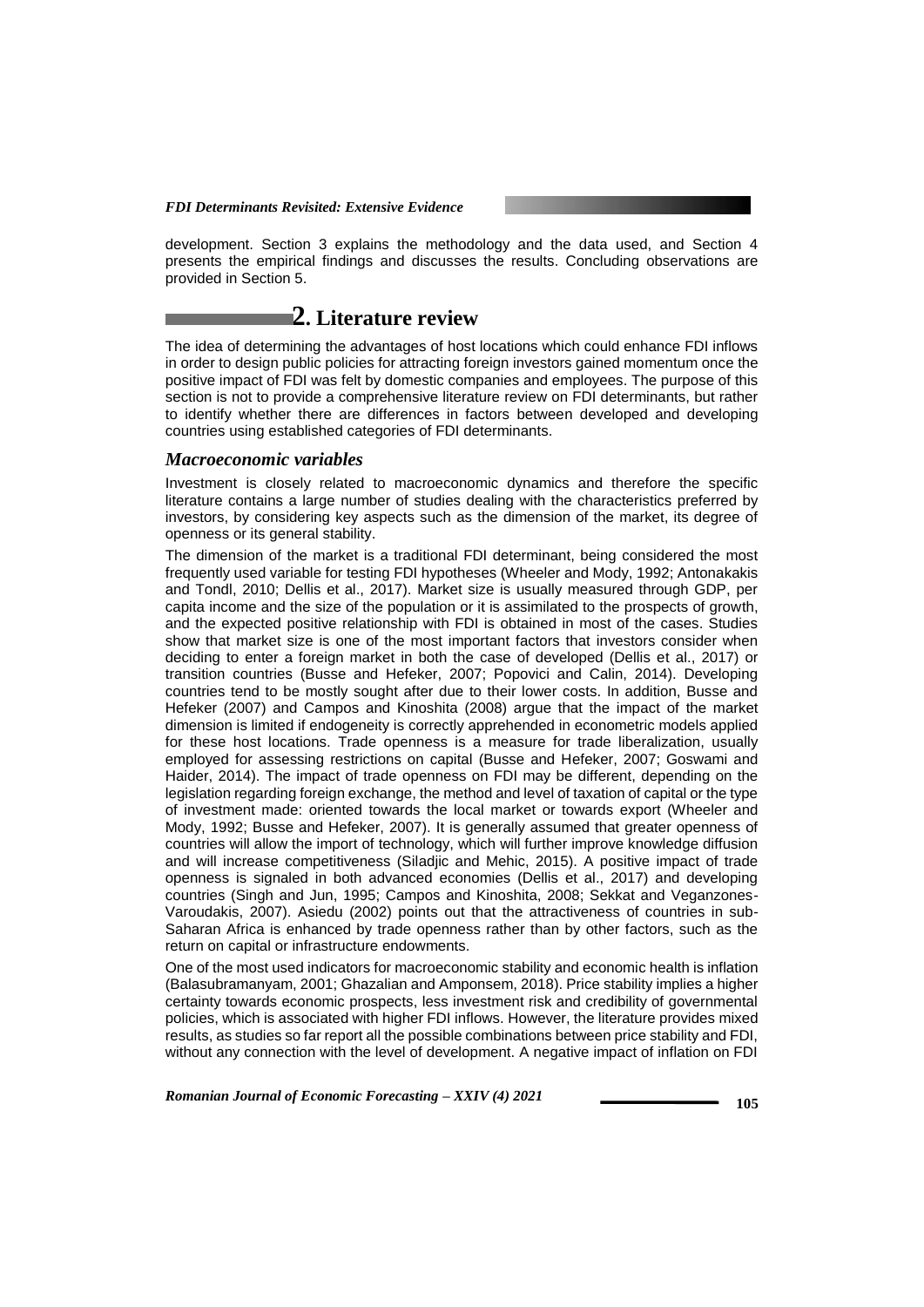is found with both a significant (Edminston, Mudd, and Valev, 2003; Busse and Hefeker, 2007) and an insignificant coefficient (Bellak et al., 2007; Leibrecht and Riedl, 2010). A positive and significant coefficient for inflation is obtained by Garibaldi et al. (2002), Campos and Kinoshita (2003) and more recently by Aziz and Mishra (2015), who invoke endogeneity for explaining this result, as inflation could also point towards other policy factors.

We expect a positive and significant impact of both market dimension and trade openness on FDI. However, we could not anticipate which is the strongest FDI determinant depending on a country's level of development. Based on the studies so far, we anticipate that in the case of developing countries, a low cost of resources is a more important factor than the size of the market. The results regarding the impact of trade openness on FDI are expected to clarify the outcomes obtained so far in the literature. Mixed results for inflation are expected.

## *Endowment with natural resources and infrastructure*

Resource-seeking FDIs are motivated by the interest in accessing physical resources, such as raw materials (Dunning, 1993) or transport and communication infrastructure (Anyanwu, 2012; Villaverde and Maza, 2015). Endowment with natural resources has played an important role in attracting FDI since the start of the industrialization process as it secured the supply of the needed raw materials in greater quantity or with less cost than in the home country. This finding is documented by Antonakakis and Tondl (2010) for Eastern Europe and Central Asia, where the costs for natural resource exploitation are lower (Tuselmann, 1999; Asif and Majid, 2017). Studies also reflect the fact that FDIs, in search for natural resources, tend to be present especially in the abundant resource countries in Africa (Asiedu, 2002; Mohamed and Sidiropoulos 2010; Anyanwu, 2012) or in developing and emerging countries (Nunnenkamp, 2002; Carril-Caccia and Pavlova, 2018).

Infrastructure endowment is a precondition for facilitating investments (Campos and Kinoshita, 2003; Anyanwu, 2012) and reducing the production costs. In testing FDI determinants, the literature differentiates between telecommunication, transport, energy, and social infrastructure. Due to data availability, studies usually include the first two types of infrastructure.

The development of the telecommunications infrastructure is a factor of significant importance for FDI in developing countries, regardless of their location (Antonakakis and Tondl, 2010; Bellak et al., 2007; Bénassy-Quéré et al., 2007; Asiedu and Lien, 2011). Peres, Ameer, and Xu (2018) find a positive and significant impact of infrastructure in both developed and developing countries, expressed as the number of telephone lines per 100 inhabitants. On the other hand, Alam and Shah (2013) disagree that FDI inflows are depending on the quality of the infrastructure in OECD countries. Bellak et al. (2007) find that information and communication infrastructure is more important for foreign investors than transport or electricity generation capacity in Central and Eastern European countries. The effect of the quality of transport infrastructure on FDI is less assessed due to data availability, but a positive relationship is pointed out in Sun, Tong, and Yu (2002) or Merlevede and Schoors (2005).

Based on the studies so far, we consider that the endowment with natural resources is mostly sought after in developing and low-income countries. Variables related to infrastructure, both transport and communication facilities, are expected to be significant in attracting FDI irrespective of the level of economic development.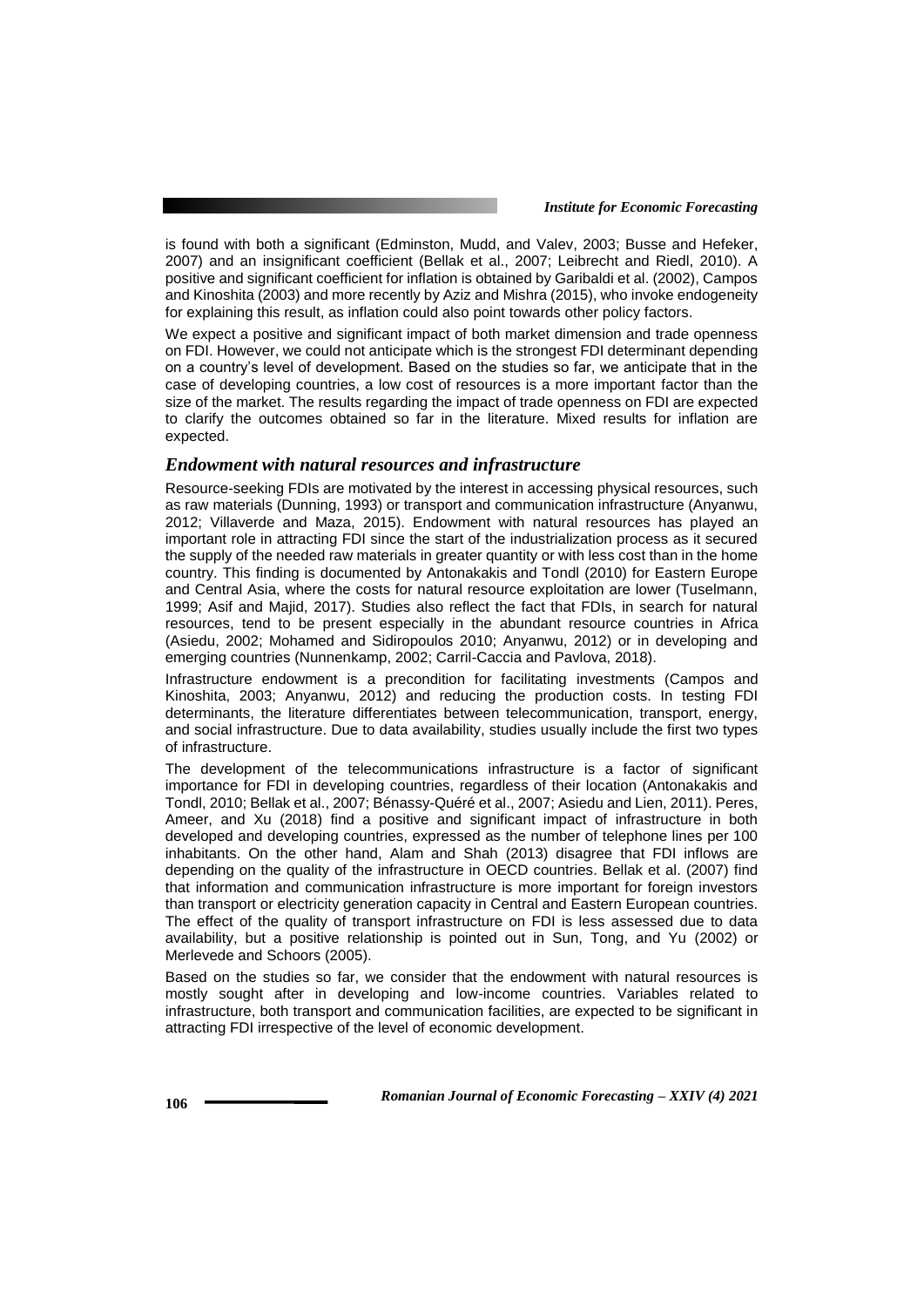#### *Institutions*

The importance of institutions in attracting FDI has started to be studied more intensely since the late 1990s. The general assumption is that institutions and good institutional quality have a key role in shaping an attractive environment for FDI (Dunning, 2004; Busse and Hefeker, 2007; Lucke and Eichler, 2015; Asif and Majid 2017) due to reducing transaction costs and uncertainty. In other cases, enhanced by specific economic and social conditions (such as the transition process to market economy), institutional development became the most important aggregate determinant of FDI. By contrast, a recent study of Sabir et al. (2019) indicates a higher importance of institutional quality in developed countries, following a GMM approach based on data for 1996-2016. On the opposite spectrum, Dellis et al. (2017) consider that the positive relationship between FDI and the quality of institutions is made clear through the results of the studies on developing countries, but that there is less clearcut empirical evidence for OECD countries. On the same note, Kayalvizhi and Thenmozhi (2017) support the dependence of FDI on the institutional environment in emerging countries.

The conclusion is that the results of the linkages between institutions and FDI are mixed. This is particularly so when different facets of institutional quality are investigated. Using panel regressions for 65 host countries from 1995 to 2009, Lucke and Eichler (2015) find that host developed countries with a strong democracy, more corruption, and less political stability than the home country are sought after by investors. By contrast, in developing countries, a lower level of corruption is desired, while the markets should be free and provide less regulatory burden than in home countries. Using a panel data approach for 110 countries over 2002-2012, Peres, Ameer, and Xu (2018) document that the quality of institutions and especially the rule of law and control of corruption are more important for developed countries than for developing ones. However, a clear picture of the impact of the institutional environment on FDI in advanced economies is hard to gauge, as such studies are usually carried out for developing countries and less so for developed economies (Dellis et al. 2017).

Basemera et al. (2012) show that ratings concerning economic and financial risks and corruption are significant in FDI diffusion in East Africa, while the importance of governance, law and order is relatively low during 1987-2008. Anyanwu (2012) finds that rule of law enhancement and financial development have a negative effect on FDI inflows in African countries during 1996-2008.

High-developed countries typically have higher levels of institutional quality. Therefore, we expect the proxies for institutional quality to be significant in developing countries, where a leap in quality could improve FDI flows. However, based on the existing literature, there is no clear explanation about which feature of institutional quality is the most important for a country, given its income levels. We expect this study to shed more light on this gap.

## *Technology and skilled labour*

Technology, innovation and skilled labour are included in the asset and efficiency-seeking determinants of FDI. A positive impact on FDI is expected, as the search for technological and skill-endowed locations will be amplified due to increasing complexity and technology intensity which affect production processes (Palit and Nawani, 2007). Moreover, the adoption of technology and the capacity for innovation of host locations are associated with increased competitiveness, which will further entail new flows of FDI (Kayalvizhi and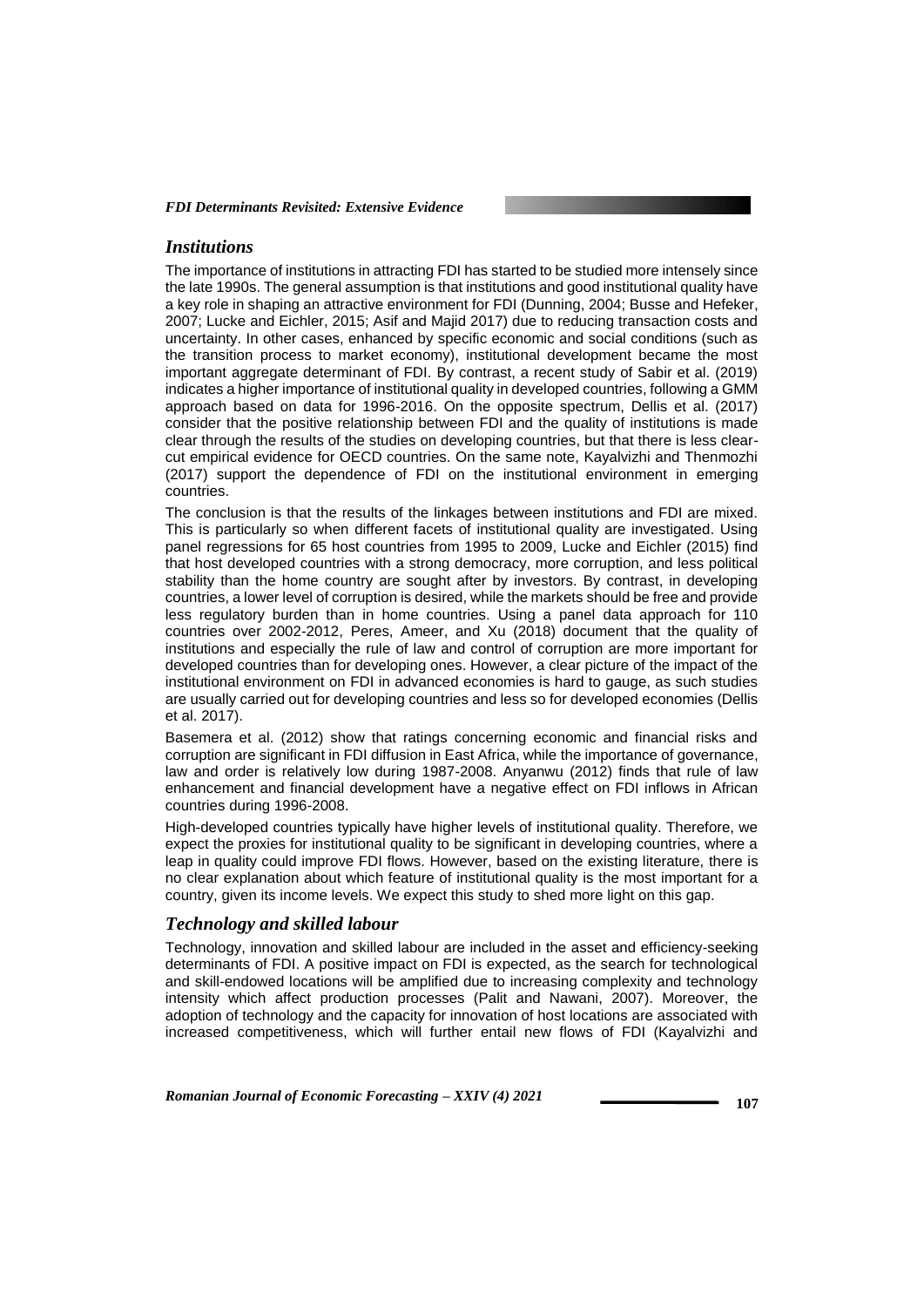Thenmozhi, 2017). Due to these reasons, factors associated with technology and innovation could be as important for attracting FDI in both developed and developing countries.

In fact, there is a current debate on whether technological progress is equally important in both developed and developing countries. Emerging economies could become attractive locations for harnessing foreign capital due to their efforts in reducing the technological gap as compared to advanced countries (Kayalvizhi and Thenmozhi, 2017). This research demonstrates that technology is essential in attracting FDI in 22 advanced and emerging economies over 1996-2014. In this case, technology is assessed using the number of patents, research and development, scientific articles, high-tech exports, intellectual property rights, technology absorption and technology readiness. Palit and Nawani (2007) use a composite index including the capacity of innovation and technological readiness. Based on a FGLS model for 14 developing countries in South-Eastern Asia during 1994- 2003, it finds that the technological activity index is statistically significant and positive in relation to FDI.

On the other hand, Carril-Caccia and Pavlova (2018) deny a similar interest in technological intensity in emerging markets compared to that manifested by foreign investors in the EU. Villaverde and Maza (2015) use research and development expenditure and personnel, high technology employment and human capital to assess technological progress and establish a positive impact on FDI in EU regions over 2000-2006.

A skilled and educated labour force is another requirement, especially for harnessing technological capabilities, further absorbing technology and addressing innovation growth. The quality of the labour market is a key factor that impacts a country's development. Noorbakhsh et al. (2001) evaluate how the level of human capital in host countries may affect the geographical distribution of FDI. The empirical findings highlight that human capital is one of the most important determinants of FDI inflows in developing countries and its importance has grown over time. Human capital related variables are frequently included in studies and a positive relationship with FDI is expected (Carstensen and Toubal, 2004). However, the results are not always significant, as pointed out by Campos and Kinoshita (2003), Lopez (2010), Lucke and Eichler (2015) or Ghazalian and Amponsem (2018), who consider the percentage of population enrolled in secondary education and indicate a potential collinearity with other variables. However, the number of studies focused on the impact of technology and skilled labour in attracting FDI is low, and further research is required to draw a solid conclusion.

Our intuition is that a positive and significant relationship between FDI, technology and human capital will be present, regardless of the level of economic development. In this context, developing countries could pledge on making efforts for retrieving the economic gap and investing in technology and improving the quality of human resources for accelerating this process.

## *Methodology and data*

Our empirical approach aims to identify FDI determinants on a sample of 97 countries and to establish whether there are differences in the factors that attract foreign investors based on the development level of the host location. In addition, we test if FDI determinants have changed after the economic crisis with a specific focus on establishing the importance of institutional quality, technology and high-skilled human capital. In comparison to most studies that are usually centred on a division between developed and developing countries, we prefer to have a more in-depth overview of FDI determinants based on the income level of the host countries. Therefore, we divide our sample into 38 high-income, 50 middle-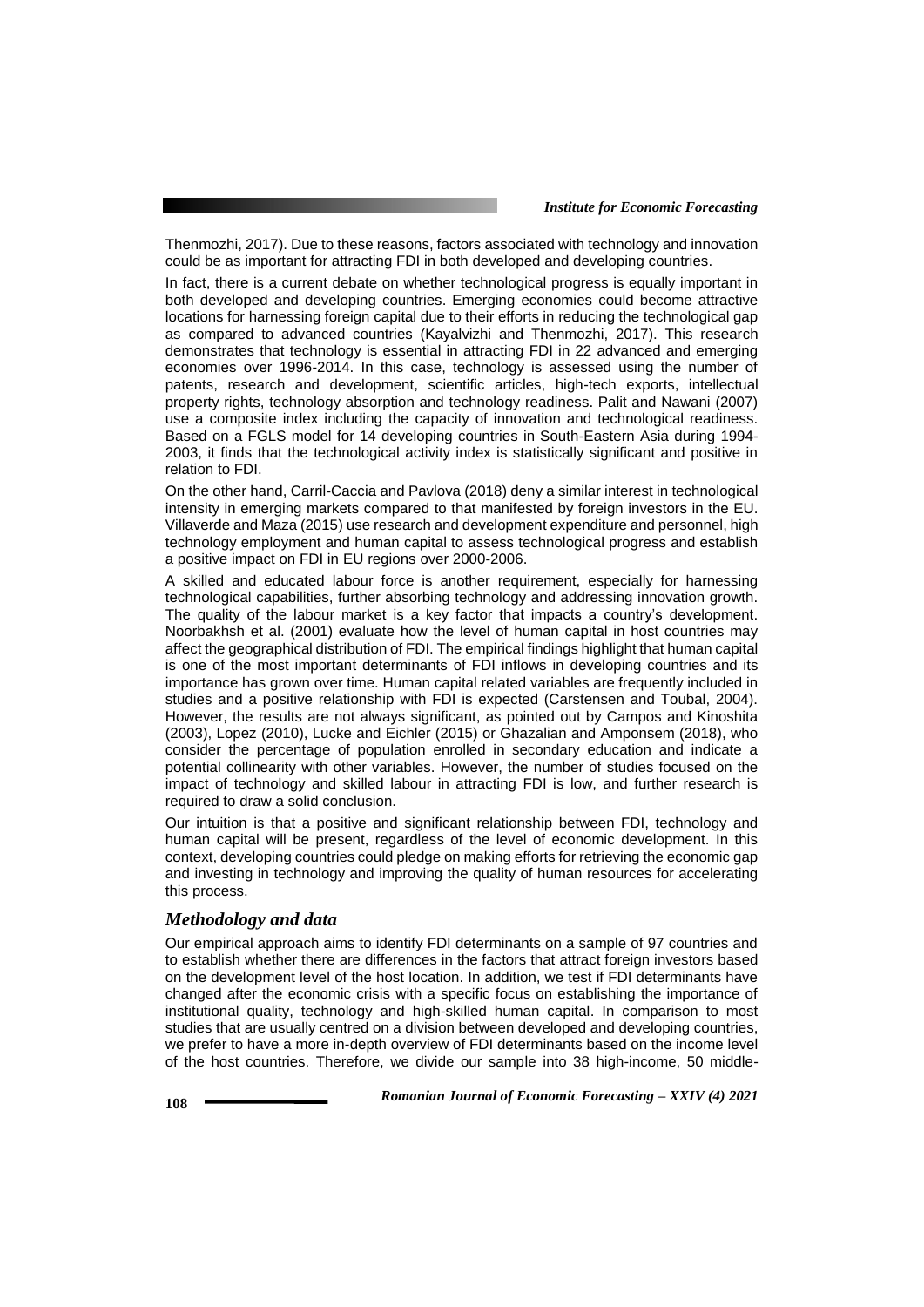income and 9 low-income countries, following the UN classification (2014). The list of countries is provided in Appendix. A similar division is performed by Sabir et al. (2019) and Hayat (2019).

In a similar manner to most studies dealing with an akin research question (Mathur and Singh, 2013; Lucke and Eichler 2015), we use panel regressions in order to test for FDI determinants. We start from the basic model described in Equation (1):

$$
y_{i,t} = a + b_1 X_{i,t} + b_2 Z_{i,t} + b_3 W_{i,t} + \delta_i + e_{i,t}
$$
\n(1)

where *y* is the dependent variable, measured as the inward FDI flows received by country *i* at time *t*, with  $i = 1, \ldots, N$ , and  $t = 1, \ldots, T$ , a is the constant term, X is a vector of macroeconomic variables and demographic characteristics of the host country which include some of the most used variables as FDI determinants in the literature, Z is a vector encompassing the variables expressing institutional quality and W captures the proxies for technological and human capital endowments,  $\,\delta_i\,$  is the individual error component and e $_{\rm i, t}$ is the random disturbance,  $e_{i,t}$  ~ IID(0,  $\sigma_u^2$ ). The fixed or random effects are chosen following specific statistical tests. To the baseline model including macroeconomic variables, endowment with natural resources and communication infrastructure, we gradually add the variables encompassing the quality of institutions and those expressing the endowment with technology and skilled human capital in order to avoid correlation biases.

In the first phase, our analysis is carried out for 1997-2017, being focused on evaluating the impact of the macroeconomic variables, endowment with natural resources, communication infrastructure and institutional quality on FDI inflows. In the second phase, we narrow our observed period to 2008-2017 in order to assess whether there are changes in FDI determinants following the economic crisis in 2007, and to take into account the impact of technological endowments and human capital on attracting FDI. Data were available only during this timeframe the whole sample of countries. A similar approach is found in Kayalvizhi and Thenmozhi (2017).

Our dependent variable is FDI inflows, expressed in million US dollars at current prices, which was deflated by the US GDP deflator (2005 = 100). In the baseline model, we will test the impact of the most used variables in the literature for establishing FDI determinants. These variables are forming the X vector of variables. We use the GDP growth rate (GDPG) as a proxy for market size, indicating whether an expanding economy attract FDI inflows (Aziz and Mishra, 2015). As we cannot use GDP for rendering the size of the market due to collinearity with FDI, we are employing population (POP) in order to express the marketseeking motivations of foreign investors. For expressing the freedom of the market, we use trade openness (OPEN), calculated as the GDP share of the sum of exports and imports. As the variables count for the restrictions over capital (Busse and Hefeker, 2007), we expect that the greater the commercial opening, the more attractive the host location will be to foreign investors. Inflation (CPI), expressed as the annual average growth rate of the consumer price indices, is a proxy for macroeconomic stability. Therefore, we expect a negative relationship with FDI, but we also take into account the results of previous studies, which found a positive impact of inflation on FDI (Garibaldi et al., 2002; Campos and Kinoshita, 2003; Aziz and Mishra, 2015).

FDI resource-seeking behaviour is investigated through two variables that capture the endowment with natural resources of host locations: the share in total merchandise exports of fuel (FUEL) and ore (ORE). We expect a positive relationship between the variables expressing the natural resource export intensity and FDI, in line with the results of most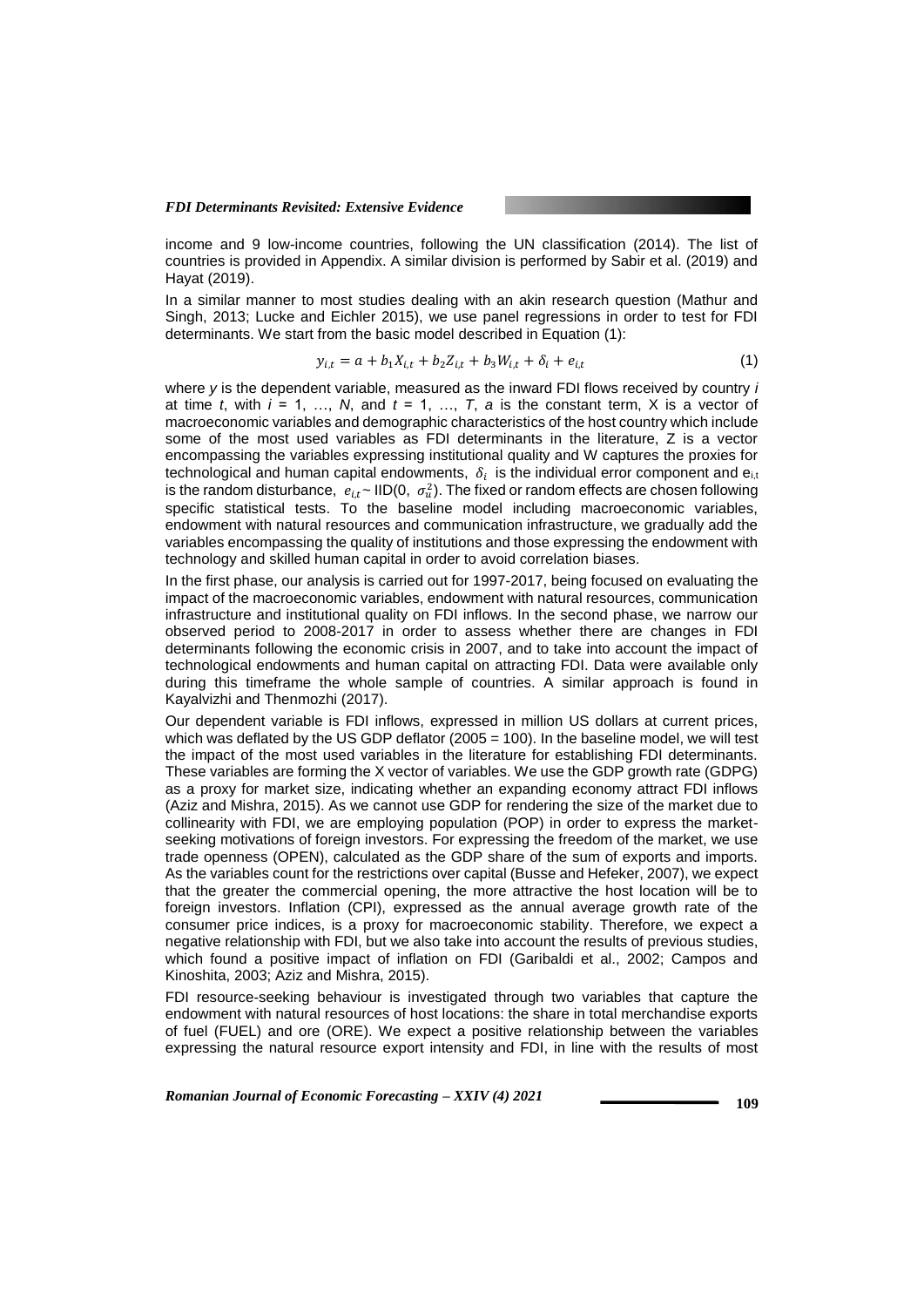studies, but with differences depending on the countries' level of development, as stated in the literature.

The variables expressing the development of the communication infrastructure are a proxy for efficiency-seeking FDI. In line with other studies on FDI determinants, we use the number of mobile cellular subscriptions per 100 inhabitants (MOB) and the quality of overall infrastructure as a proxy for transport infrastructure (INFR). For both of them, we envisage a positive impact on FDI.

This paper emphasizes the role of institutions in attracting FDI. Therefore, we use several variables that capture the state of institutional quality using the data provided by the Heritage Foundation and the World Bank's Worldwide Governance Indicators, which are forming the Z vector of determinants. The advantage of these indicators is that they usually cover all the countries and provide comparable data. The index of economic freedom (HER), computed by the Heritage Foundation, is a measure of the ability of a country to create free markets in which competitiveness is enhanced based on property rights. We also use the six institutional indicators grouped under the World Bank's Worldwide Governance Indicators (WGIs) in order to better capture the multi-faceted construct of institutional quality: voice and accountability (VCC), political stability (PST), government effectiveness (GEF), regulatory quality (RGQ), rule of law (RLW) and control of corruption (COR). As each indicator is expressed on a scale from weak to strong institutional performance, we expect that a positive relationship with FDI indicates that good institutions are attractive for foreign investors. We use variables of institutional quality from both sources for robustness checks. The explanation for each indicator is provided in Table 1. Such indicators are used either individually in similar studies (Mengistu and Adhikary, 2011; Alam and Shah, 2013; Lucke and Eichler, 2015), or in the form of composite indices (Kayalvizhi and Thenmozhi, 2017; Sabir et al., 2019). We prefer to use them individually to better assess the differences between the groups of countries. Moreover, in this way we intend to cover a gap in the literature, as highlighted by Dellis et al. (2017), who notices that only a few studies are investigating the quality of institutions in advanced economies and the Euro area. As until 2001 such indicators were provided once every two years, we use interpolations for the missing data, a procedure also employed by Lucke and Eichler (2015).

We use several proxies to assess the technology and innovation of host locations, grouped in the W vector of variables. TECH is a measure for technological development, indicating the capacity of a host location to provide access to the latest technologies, while INNOV measures the capacity for innovation of a country. SUP provides the dimension of the quality of local suppliers. SCI is a variable that expresses the availability of scientists and engineers, pointing towards the importance of highly skilled human capital in facilitating access to technologies. All these variables express executives' opinions, following the surveys carried out by the World Economic Forum and derived from different editions of the Global Competitiveness Report. In addition, we add several variables for capturing the impact of skilled labour on foreign investors. Besides the usual variables expressing skilled labour, such as the secondary (SEC) and tertiary (TER) education enrolment, measured as a percentage of gross enrolment ratio, we also use the quality of the education system (EDU) as a proxy for the overall standard of human capital.

Table 1 provides a brief description of the variables, indicating the measurement unit and the source. Some of the variables were log-transformed for reducing skewness in data (FDI, OPEN, SUP, EDU).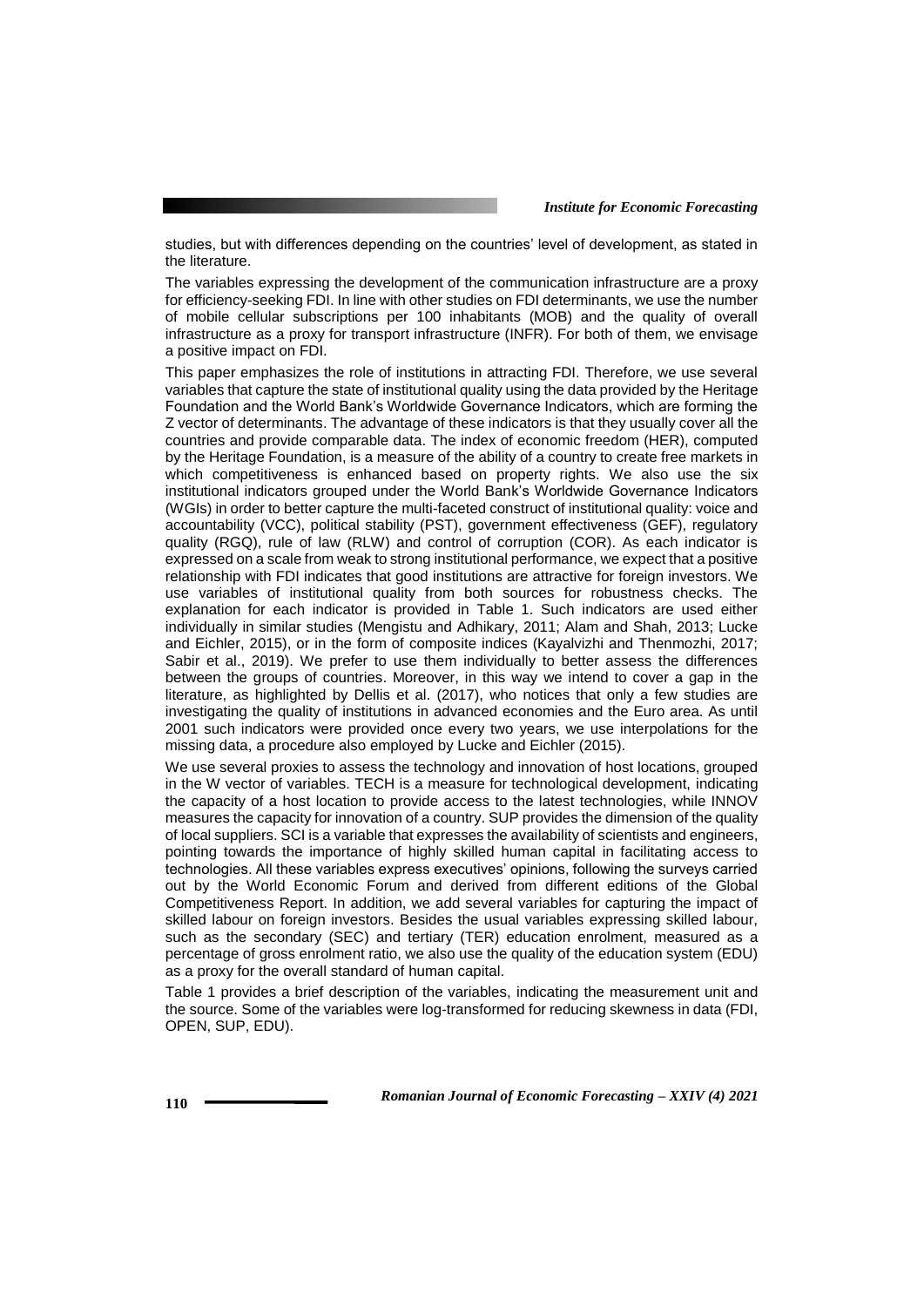#### **Table 1**

| Variable           | Indicator                                                                          | Data sources                         |  |  |  |  |  |  |
|--------------------|------------------------------------------------------------------------------------|--------------------------------------|--|--|--|--|--|--|
| Dependent variable |                                                                                    |                                      |  |  |  |  |  |  |
| <b>FDI</b>         | Inward FDI flows, US Dollars at current prices in UNCTAD                           |                                      |  |  |  |  |  |  |
|                    | millions, adjusted with inflation                                                  |                                      |  |  |  |  |  |  |
|                    | Independent variables                                                              |                                      |  |  |  |  |  |  |
| <b>GDPG</b>        | GDP annual average growth rate                                                     | <b>UNCTAD</b>                        |  |  |  |  |  |  |
| <b>POP</b>         | Annual growth rate of population<br>World Bank                                     |                                      |  |  |  |  |  |  |
| <b>OPEN</b>        | Sum of exports and imports as % of GDP                                             | World Bank                           |  |  |  |  |  |  |
| <b>CPI</b>         | Annual average growth rate of consumer price UNCTAD                                |                                      |  |  |  |  |  |  |
|                    | indices                                                                            |                                      |  |  |  |  |  |  |
| <b>MOB</b>         | Mobile cellular subscriptions per 100 people                                       | World Bank                           |  |  |  |  |  |  |
| <b>FUEL</b>        | Fuel exports as % of merchandise exports                                           | World Bank                           |  |  |  |  |  |  |
| <b>ORE</b>         | Ores and metals exports as % of merchandise World Bank                             |                                      |  |  |  |  |  |  |
|                    | exports                                                                            |                                      |  |  |  |  |  |  |
| VCC                | Voice and accountability index                                                     | Kaufmann and Kraay (2019)            |  |  |  |  |  |  |
| <b>PST</b>         | Political stability and absence of violence index                                  | Kaufmann and Kraay (2019)            |  |  |  |  |  |  |
| <b>GEF</b>         | Government effectiveness index                                                     | Kaufmann and Kraay (2019)            |  |  |  |  |  |  |
| <b>RLW</b>         | Rule of law index                                                                  | Kaufmann and Kraay (2019)            |  |  |  |  |  |  |
| COR                | Control of corruption index                                                        | Kaufmann and Kraay (2019)            |  |  |  |  |  |  |
| <b>RGQ</b>         | Regulatory quality index                                                           | Kaufmann and Kraay (2019)            |  |  |  |  |  |  |
| <b>HER</b>         | Index of economic freedom                                                          | Heritage Foundation                  |  |  |  |  |  |  |
| <b>SUP</b>         | Local supplier quality, index, 1-7 (best)                                          | <b>Global Competitiveness Report</b> |  |  |  |  |  |  |
| SCI                | Availability of scientists and engineers, index, 1-7 Global Competitiveness Report |                                      |  |  |  |  |  |  |
|                    | (best)                                                                             |                                      |  |  |  |  |  |  |
| <b>SEC</b>         | Secondary education enrollment, gross %                                            | <b>Global Competitiveness Report</b> |  |  |  |  |  |  |
| <b>TER</b>         | Tertiary education enrollment, gross %                                             | <b>Global Competitiveness Report</b> |  |  |  |  |  |  |
| <b>EDU</b>         | Quality of the education system, 1-7 (best)                                        | <b>Global Competitiveness Report</b> |  |  |  |  |  |  |
| <b>TECH</b>        | Availability of latest technologies, index, 1-7 (best)                             | <b>Global Competitiveness Report</b> |  |  |  |  |  |  |
| <b>INNOV</b>       | Capacity for innovation, index, 1-7 (best)                                         | <b>Global Competitiveness Report</b> |  |  |  |  |  |  |
| <b>INFR</b>        | Quality of overall infrastructure, index, 1-7 (best)                               | <b>Global Competitiveness Report</b> |  |  |  |  |  |  |

**List of variables**

In testing for unit roots, we mainly rely on the Harris and Tzavalis (1999) panel unit root test. A similar approach is conducted in Dellis et al. (2017). We also confront our results with those obtained by applying Levin, Lin and Chu (2002) and the Im–Pesaran–Shin W-tests (Im et al., 2003) tests (results are available upon request). Following the results, we cannot reject the null hypothesis that the series contain unit roots in the case of MOB, COR, VCC, SEC, LAB, INNOV, therefore we use the first difference, while we employ the rest of the variables in levels, as the null hypothesis is rejected this time. We cover several steps for identifying the most suited model for FDI inflows. Following the results under the Breusch-Pegan multiplier test and F-test, we established that pooled OLS estimation is not applicable in our case; therefore, we step further in identifying the appropriateness of either a fixed or random-effect model. The Hausman (1978) test statistics rejects the null hypothesis, which states that the random-effects model is the preferred one, therefore we will relate to a fixedeffects model.

According to Plümper et al. (2005) and Siladjic and Mehic (2015), we further check for heteroskedasticity and autocorrelation in our data. The results of the modified Wald test in fixed effect regression confirm the presence of heteroskedasticity. In this case, while the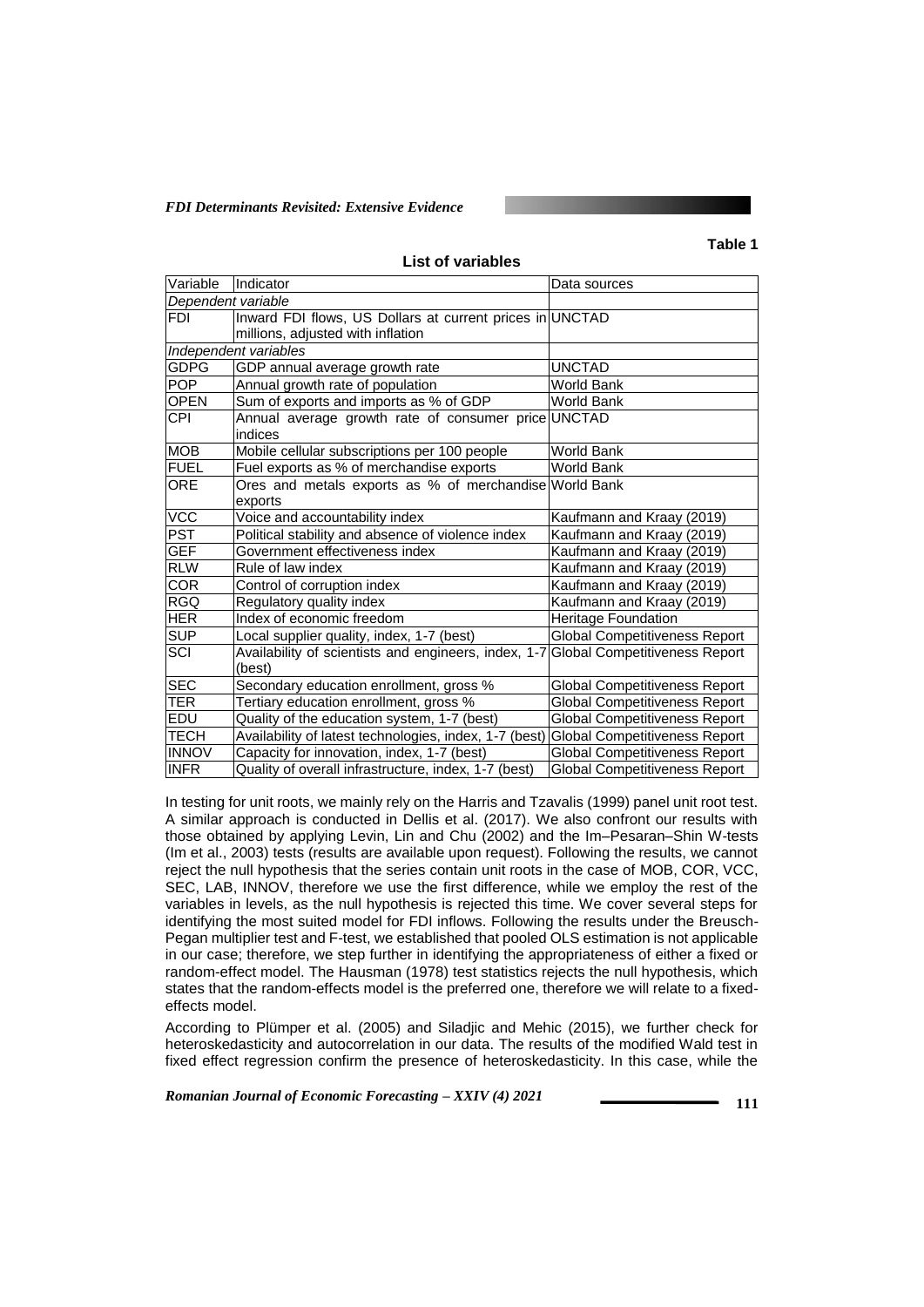coefficients of the estimates are not affected, the standard errors could be biased, which influences the interpretation of our final results. In addition, based on the Wooldridge test for autocorrelation in panel data, we also find autocorrelation in our panels, which causes biased standard errors, the property of the best linear unbiased estimator (BLUE) is violated and the coefficients are no longer asymptotically efficient (Siladjic and Mehic, 2015). In order to obtain viable results, we compute the t-statistics by using robust SEs clustered on the country pair level (Bénassy-Quéré et al., 2007; Lucke and Eichler, 2015). In order to avoid multicollinearity problems, we gradually introduce the variables in the model, based on the results provided by the correlation matrix (which is available upon request). We have also developed alternative estimations for considering cross-section dependence and heterogeneity, such as the Hoechle (2007) robust standard errors for panel regressions with cross-sectional dependence, developed based on Driscoll-Kraay standard errors estimator (due to page limits, the results are available upon request).

## *Results and discussions*

Table 2 reports the results for 1997-2017 starting from the baseline model, to which the institutional quality variables are added. As we obtain high correlation among these variables, similar to Bénassy-Quéré et al. (2007), Dellis et al. (2017), Sabir et al. (2019), we cannot include all of them in a single equation. Therefore, we compute different equations for each indicator. For improving the visibility of our calculations, we report the results only for the models in which the coefficient of the institutional variable was significant. We notice high robustness of the other variables, as the sign and the statistical significance of the coefficients remain the same, no matter the added institutional quality variables. As the Hausman test indicated the use of the fixed effects (FE) model, the results under the FE specification are reported. Table 3 provides the results for similar specifications, but this time for the 2008-2017 timeframe, in order to reflect the impact of the economic crisis.

We find strong evidence that growing markets attract FDIs. We report a positive and significant coefficient of GDPG for both intervals and all groups of countries, except for the low-income economies. The result is consistent with the previous literature, which points towards the market-seeking behaviour of FDI. In the case of a mixed sample of countries these include Saini and Singhania (2018), for high-income countries Dellis et al. (2017) and in the case of developing and middle-income countries Nonnenberg and de Mendonça (2004) or Demirhan and Masca (2008).

We emphasize that the impact of GDPG on attracting FDI decreases as the income of the countries becomes smaller. Therefore, the economic perspectives have higher importance for foreign investors in high-income countries, followed by middle-income countries, while in the group of low-income countries the coefficient of GDPG is not significant at all, neither for the 1997-2017 interval, nor for 2007-2017. The result is even more predictable if we consider the interpretation for GDPG provided by Busse and Hefeker (2007), namely a factor indicating the extent of returns on investment. A similar lack of impact of GDPG in the case of less developed countries is obtained by Asiedu (2002) on a sample of African countries. Besides, Saini and Singhania (2018) find a positive and significant impact of GDP growth on a sample of developed economies, but not for developing ones.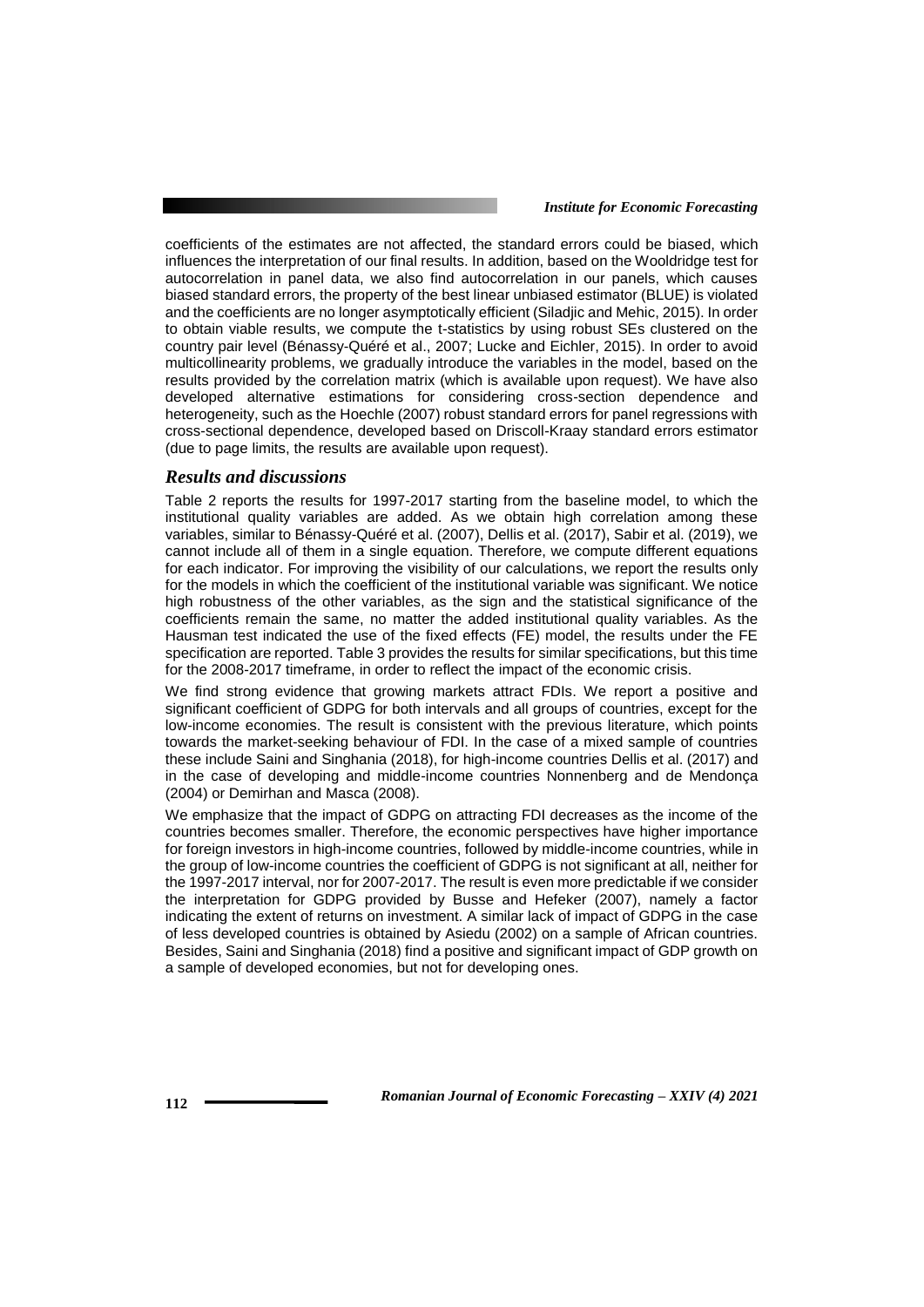#### **All countries High-income countries Middle-income countries Low-income countries** pop | 0.078 | 0.079 | 0.073 | 0.066 | 0.067 |0.138 | 0.135 | 0.049 | 0.053 | 0.020 | 0.021 | 0.006 | -0.149 | -0.145 | 0.093  $(1.22)$   $|$   $(1.25)$   $|$   $|$   $(1.15)$   $|$   $|$   $(1.07)$   $|$   $|$   $(1.37)$   $|$   $(1.34)$   $|$   $(0.74)$   $|$   $|$   $(0.8)$   $|$   $|$   $(0.29)$   $|$   $|$   $(0.09)$   $|$   $(-1.47)$   $|$   $(-1.47)$   $|$   $(0.75)$ gdpg 0.021\*\*\* 0.021\*\*\* 0.021\*\*\* 0.022\*\*\* 0.027\*\*\* 0.040\*\* 0.040\*\* 0.018\*\* 0.019\*\* 0.018\*\* 0.020\*\* 0.024\* -0.011 -0.016 -0.011 (2.67) (2.68) (2.74) (2.82) (3.53) (2.64) (2.61) (2.04) (2.09) (2.29) (2.35) (2.89) (-0.33) (-0.4) (-0.39) eopen0.776\*\*\* 0.763\*\*\* 0.696\*\*\* 0.723\*\*\* 0.640\*\* 1.138\* 1.109\* 0.267 0.254 0.197 0.238 0.183 2.665\*\*\* 2.678\*\*\* 2.003\*\*\* (3) (2.95) (2.86) (2.93) (2.54) (2.01) (1.97) (0.86) (0.81) (0.69) (0.82) (0.64) (3.98) (3.96) (4.32) cpi | 0.001 | 0.001 | 0.001 | 0.0001 | 0.001 |0.071\*\*|0.070\*\*| 0.000 | 0.000 | 0.000 | 0.000 | -0.006 | -0.005 | -0.008 (0.07) (0.06) (0.65) (1.29) (1.33) (2.38) (2.36) (-1.04) (-0.98) (-0.13) (0.92) (1.04) (-0.58) (-0.51) (-1.13) d.mob $[0.016***]0.016***]0.015566***]0.0154*** \left[\begin{array}{c} 0.016*** \ 0.014*** \end{array} \right]$  (0.014\*\*\* 0.014\*\*\*  $[0.014***]0.014***]0.014*** \left[\begin{array}{c} 0.016*** \ 0.014*** \end{array} \right]$  (0.014\*\*\*  $[0.014***]0.014*** \left[\begin{array}{c} 0.016*** \ 0.014*** \end{array} \right]$  (0.028\*  $\left[\begin{array}{$ (4.38) (4.38) (4.3) (4.27) (4.47) (2.62) (2.64) (3.43) (3.41) (3.57) (3.32) (3.43) (2.06) (1.98) (2.59) ore  $|0.020^{***}|$ **0.020**\*\*\* $|0.023119^{***}|0.021^{***}|0.019^{***}|0.033^{*}|0.032^{**}|0.010|0.010|0.013|0.012|0.011|0.008|0.009|0.006$ (2.73) (2.78) (3.24) (3.16) (2.81) (1.81) (1.74) (1.27) (1.26) (1.66) (1.52) (1.43) (0.74) (0.86) (0.68) fuel | 0.002 | 0.002 | 0.002962 | 0.003 | 0.001 | 0.016 | 0.016 | -0.003 | -0.003 | -0.003 | -0.001 | -0.001 | -0.001 | 0.001 | 0.003 (0.23) (0.24) (0.43) (0.48) (0.21) (1.28) (1.28) (-0.34) (-0.35) (-0.3) (-0.17) (-0.47) (-0.02) (0.03) (0.09) d.cor | | | | | | | | | | |-0.382\*| | | | | |1.063\*  $(-1.71)$   $(2.2)$ d.vcc| |-0.427\*\*| | | | | |-0.722  $\frac{(-2.46)}{0.651***}$  (-2.28) gef | | | |0.651\*\*\* | | | | | | | | | | | |0.802\*\*\*  $(3.36)$   $(4.21)$ rgq 0.769\*\*\* 0.943\*\*\*  $(3.91)$   $(5.45)$ her 0.036678\*\*\* 0.045\*\*\* 0.084\*\*  $(3.42)$  | | | | | | | |  $(4.55)$  | |  $(2.97)$ const 3.800\*\*\* 3.851\*\*\* 3.874\*\*\* 3.700\*\*\* 2.057\* 2.695 2.832 5.905\*\*\* 5.951\*\*\*6.310\*\*\* 6.055\*\*\* 3.622\*\*\* -5.364 -5.430\* -8.262\*\*\* (3.53) (3.58) (3.76) (3.57) (1.79) (1.08) (1.14) (4.82 (4.79) (5.62) (5.3) (2.87) (-1.84) (-1.86) (-3.5) F test 9.35\*\*\* 8.81\*\*\* 9.06\*\*\* 9.36\*\*\* 10.41\*\*\* 8.64\*\*\* 8.21\*\*\* 7.34\*\*\* 6.44\*\*\* 12.61\*\*\* 11.96\*\*\* 8.05\*\*\* 31.22\*\*\* 204.5\*\*\* 78.36\*\*\* Obs | 1970 | 1970 | 1970 | 1970 | 1959 | 752 | 752 | 1029 | 1029 | 1029 | 1021 | | 188 | 185

#### **FDI determinants during 1997-2018**

*Note: \*\*\*, \*\*, \* indicates a significance at a 1%, 5% and 10% confidence interval. Standard Errors are reported in parentheses.*

**Table 3**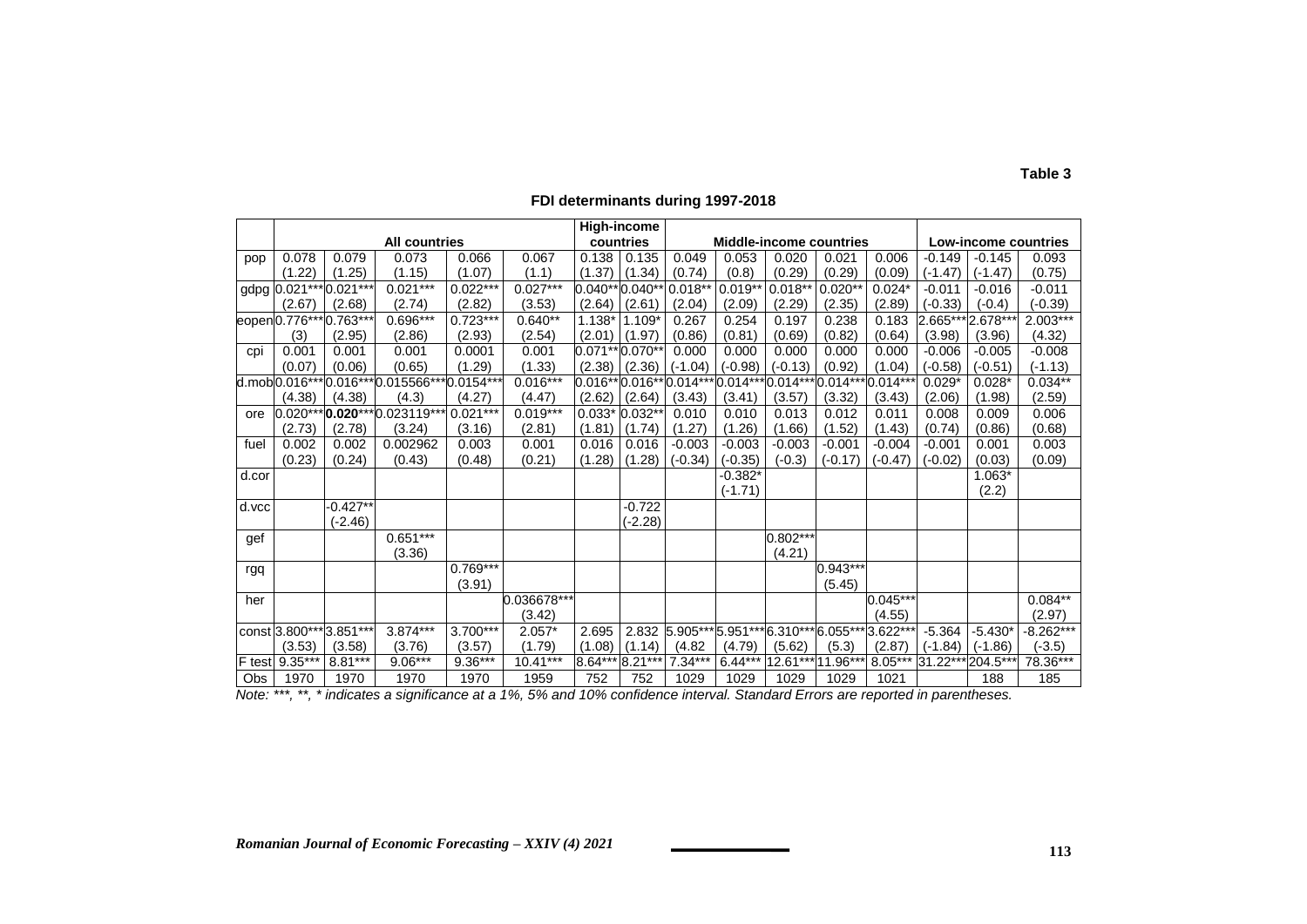The trade openness variable is positive and significant in most specifications and the impact on FDI is the highest among all the variables we used. Therefore, trade liberalization appears to be more important for foreign investors than the growth potential of the markets. Lucke and Eichler (2015) find a positive impact of trade openness on FDI for the full sample of 65 developed and developing countries, while Nonnenberg and de Mendonça (2004) support the same result for their sample of 38 developing economies over 1975–2000 and Demirhan and Masca (2008) confirm a similar behavior for the 2000-2004 interval. The impact of trade openness on FDI is even higher in low-income countries, for both intervals, confirming the importance foreign investors give to open economies. A similar positive sign is also found in Anyanwu (2012). Saini and Singhania (2018) indicate a positive and significant relationship between FDI and trade openness only for the nine developing countries taken into account during 2004-2013; the variable is not significant for the developed countries. We obtain a similar result for the high-income countries, but in addition we report even a negative sign.

In most cases, the impact of CPI on attracting FDI is not significant. The only exceptions are those of the high-income group for the 1997-2017 interval, where a positive relationship is established between inflation and FDI inflows, and of the middle-income countries during 2007-2017, in which we obtain the expected negative sign between the two variables. The literature provides mixed results for the interaction between FDI and CPI and a positive and significant coefficient for CPI is also signaled by Garibaldi et al. (2002), Campos and Kinoshita (2003) or Aziz and Mishra (2015). This may be potentially because inflation could be related to other policy factors that affect FDI. On the other side, Lucke and Eichler (2015) are among the few who have managed to find a negative relationship between inflation and FDI in both developed and developing countries.

For the 1997-2017 timeframe we generally find positive coefficients for both ORE and FUEL but less significant than expected. In the case of the whole sample of 97 countries, foreign investors are attracted by the abundance of ore minerals but not by countries rich in fuel. Moreover, we find a positive impact of ORE in high-income countries, but not in developing countries, contrary to the results indicating the concentration of foreign investments in emerging or low-income countries obtained in several studies (Nunnenkamp, 2002; Anyanwu, 2012). Our result is more in line with Lucke and Eichler (2015), who find a negative relationship with natural resources, concluding that abundant countries receive less FDI.

The situation changes, however, when we focus on the 2008-2017 interval, as both coefficients of natural resources become insignificant for the whole sample of countries, including the high and middle-income nations (similar to the lack of significance also found by Lopez (2010). Instead, the result obtained for the low-income countries seems more in line with recent studies, as the coefficient of fuel is positive and significant. We do not find statistical significance for ORE. Anyanwu (2012) states that natural resources have a huge role in attracting FDI, and oil-exporting countries in Africa attract more FDI than the others. Mohamed and Sidiropoulos (2010) use the percentage of fuel exports in total merchandise exports and find a positive and significant impact on FDI for African countries observed between 1984 and 2003. However, Bokpin et al. (2015) show that FDI inflows depend on the type of natural resource in 49 African countries, which could explain our results for the low-income states. A similar result is provided by Asiedu and Lien (2011) for 112 developing countries, who explain FDI distribution in locations that are abundant in natural resources on the basis of the degree of democracy in the host country.

The dependence on good communication infrastructure is documented by the results obtained in almost all specifications. The coefficient of MOB is significant in all groups of countries for 1997-2017 and for the high-income group of countries starting with 2008. Our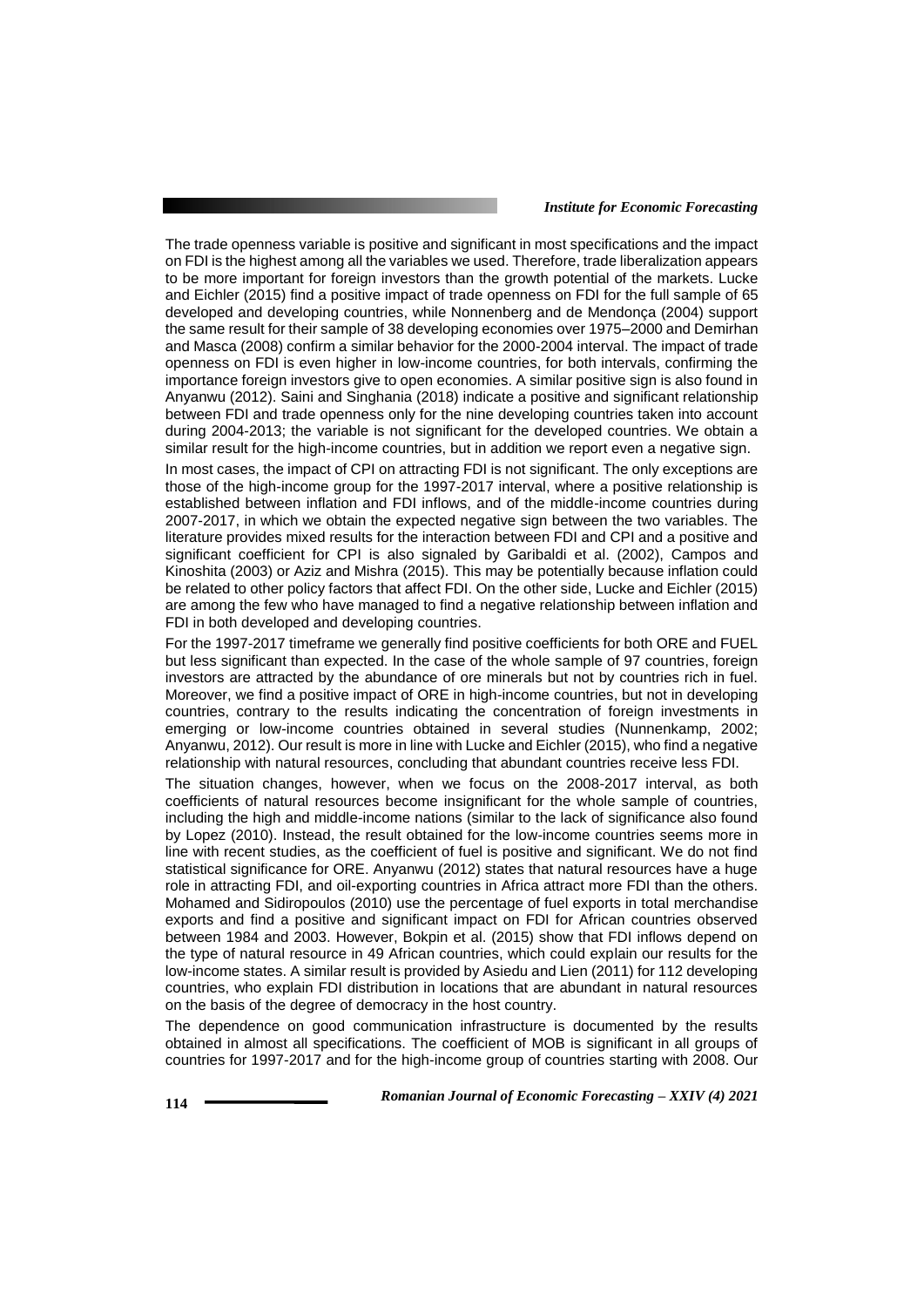results are in line with those of Demirhan and Masca (2008), Asiedu and Lien (2011), or Lucke and Eichler (2015). For 10 OECD member states, Alam and Shah (2013) show a positive and significant relationship between infrastructure (measured as the number of telephone lines per 100 people) and FDI during 1985-2009, while Mengistu and Adhikary (2011) find a positive and significant relationship in a mixed sample of developing and developed Asian countries.

For middle and low-income nations, although we generally obtain the positive expected sign, the coefficient is not significant, which further affects the results for the whole sample of countries during 2008-2017. Mathur and Singh (2013) find a negative but insignificant impact of telephone lines in developing economies. One of the explanations for our result could reside in the fact that, after the crisis, other factors become more important for foreign investors, such as the endowments with technology and skilled human capital, as we will explain below. However, other studies are pointing to similar results. For low-income countries, Mohamed and Sidiropoulos (2010) obtain a similar insignificant result when using the number of telephone line subscriptions per thousand persons as a proxy for infrastructure. Campos and Kinoshita (2003) observe that there is an important difference between transition economies in Eastern Europe and Baltic countries in terms of infrastructure. In their case, the communication infrastructure is significant in attracting FDI only in the case of the second group of economies.

Transport infrastructure (INFR) is significant for FDI for the whole and middle-income samples of countries starting with 2008. The results of our study confirm previous findings. Goodspeed et al. (2006) conclude that the level of development of a country has a different impact on shaping infrastructure development as a factor for attracting foreign investors. Leibrecht and Riedl (2010) state that infrastructure has a particular impact on attracting FDI especially in developing and transition countries, while Goodspeed et al. (2009) point that FDI flows are more sensitive to infrastructure in developing host countries than in developed ones.

There are only two exceptions where coefficients are not significant, both of them in the period after the crisis. In the baseline model, the coefficient of MOB becomes insignificant for middle-income countries although we obtain the expected sign, and the model specifications for the low-income countries become volatile, as we scarcely find significant variables in attracting FDI in the 2008-2017 interval, except for trade openness and fuel exports. We could thus assume that the economic crisis and the subsequent turbulences strongly affected the trust of the investors in these economies. In addition, we conclude that FDI seeking natural resources are the apanage of low-income countries or African countries in this group than of all developing countries, as the impact in middle-income countries is not significant in attracting FDI. It seems that investments looking for efficiency went down, while those exploiting natural resources and especially fuel have remained constant. The capacity to export such resources is also important, as the trade openness coefficient continues to be significant.

Only a part of the institutional quality variables has a significant impact on FDI. Their influence is manifested in the models applied for the larger sample of years (1997-2017) and especially for middle and low-income countries. During these years the above-mentioned countries saw major transformations of their economies and institutional environments, enhanced by different circumstances such as the creation and adhesion to free trade agreements (Donnenfeld, 2003) at regional levels in different parts of the world, or major economic reforms (Carstensen and Toubal, 2004). The major economic crisis in 2007-2008 affected both the investment capacity of investors in developed and emerging countries and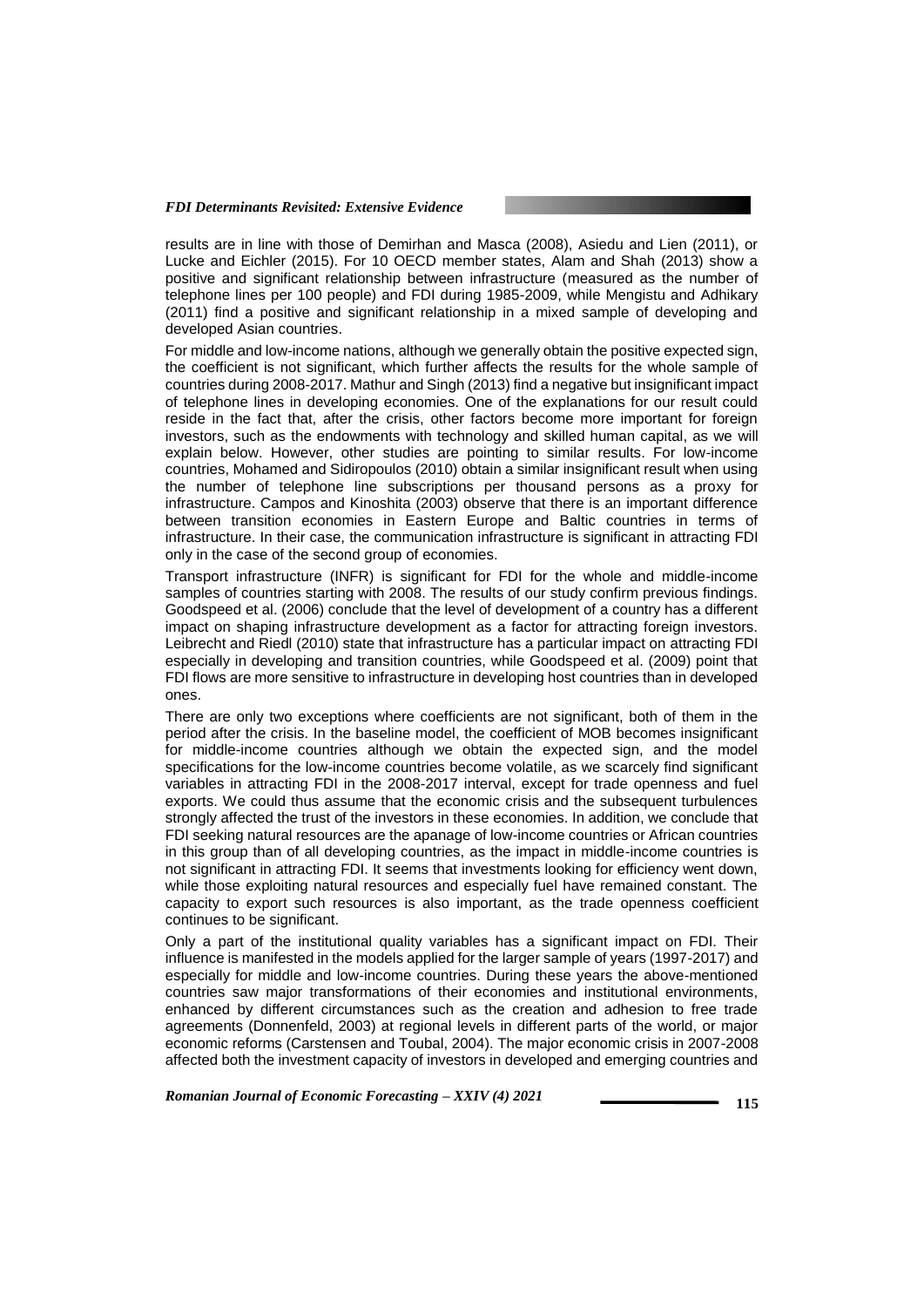their trust in the capacity of the host locations to generate returns on their investments. The quality of the institutional environment became less important for foreign investors, who had to ensure the profitability of their investments.

HER is one of the proxies for the institutional quality which is positive and significant in most of the models for the 1997-2017 interval, except for the high-income countries and for the group of the middle-income economies in 2008-2017. The results obtained so far in the literature are mixed. For the full country sample, including 65 developed and developing countries evaluated from 1995 to 2009, Lucke and Eichler (2015) establish that the Freedom variable provided by the Heritage Foundation is significant for FDI. In addition, the variable is significant for developing countries, but not for developed ones. On the contrary, Saini and Singhania (2018) report a lack of significance for the freedom index in developing countries, but a significant impact for developed ones between 2004 and 2013.

We also find regulatory quality (RGQ) as a significant FDI determinant for the whole sample of countries, as in Lucke and Eichler (2015), and the medium-income countries. In addition, a positive and significant relationship is established between FDI and government effectiveness (GEF), which is also a significant determinant for medium-income countries. A high level of corruption will deter investments in low-income countries (which is similar to the results found by Basemera et al., 2012), but will attract those in medium-income countries. Such a result could have two explanations. On the one hand, it draws attention that in countries with large market access, or which have significant growth perspectives or are abundant in resources, the focus on these advantages is more important than the quality of institutions. On the other hand, it aligns to the stream of literature which suggests that corruption in certain locations is assumed and dealt with, either because those are the remaining available locations (Gammeltoft and Fasshauer, 2017), or because, in the case of emerging economies such as China, which are backed by the government, the profit is not the main motivation of the foreign investment (Buckley et al., 2007).

A less expected result is the negative and significant relationship between FDI and VCC for the whole sample and the high-income countries for the 21 years. It reflects the fact that less free locations in terms of expression, media, association, and selection of the government are rather preferred by foreign investors. This could emerge following the foreign investors' quest for locations with a lower level of democracy. A lack of significance for VCC is also found by Mengistu and Adhikary (2011) in 15 Asian economies for the 1996–2007 period. On the contrary, the result provided by Lucke and Eichler (2015) for VCC is either positive and significant related to FDI, or not significant, depending on the empirical specification.

The institutional quality variables after the economic crisis turned out not to be significant for foreign investors, with a few exceptions. PST and RGQ remain important in attracting FDI for the whole sample of 97 countries, while PST and HER are significant in increasing FDI flows in middle-income countries. We did not find significant institutional variables for high and low-income countries for this interval, but this could also derive from the reduced number of degrees of freedom, as the number of observations decreases as a result of limiting the analyzed timeframe.

The impact of institutional quality indicators on FDI are generally dependent on the level of development of the host location, on the analyzed period of time and region, and are highly mixed. For example, Alam and Shah (2013) do not find any evidence that political stability enhanced FDI inflows in OECD countries during 1985-2009. On the other hand, Mengistu and Adhikary (2011) find a positive and significant impact of political stability, government effectiveness, rule of law and control of corruption in 15 Asian economies. Except for the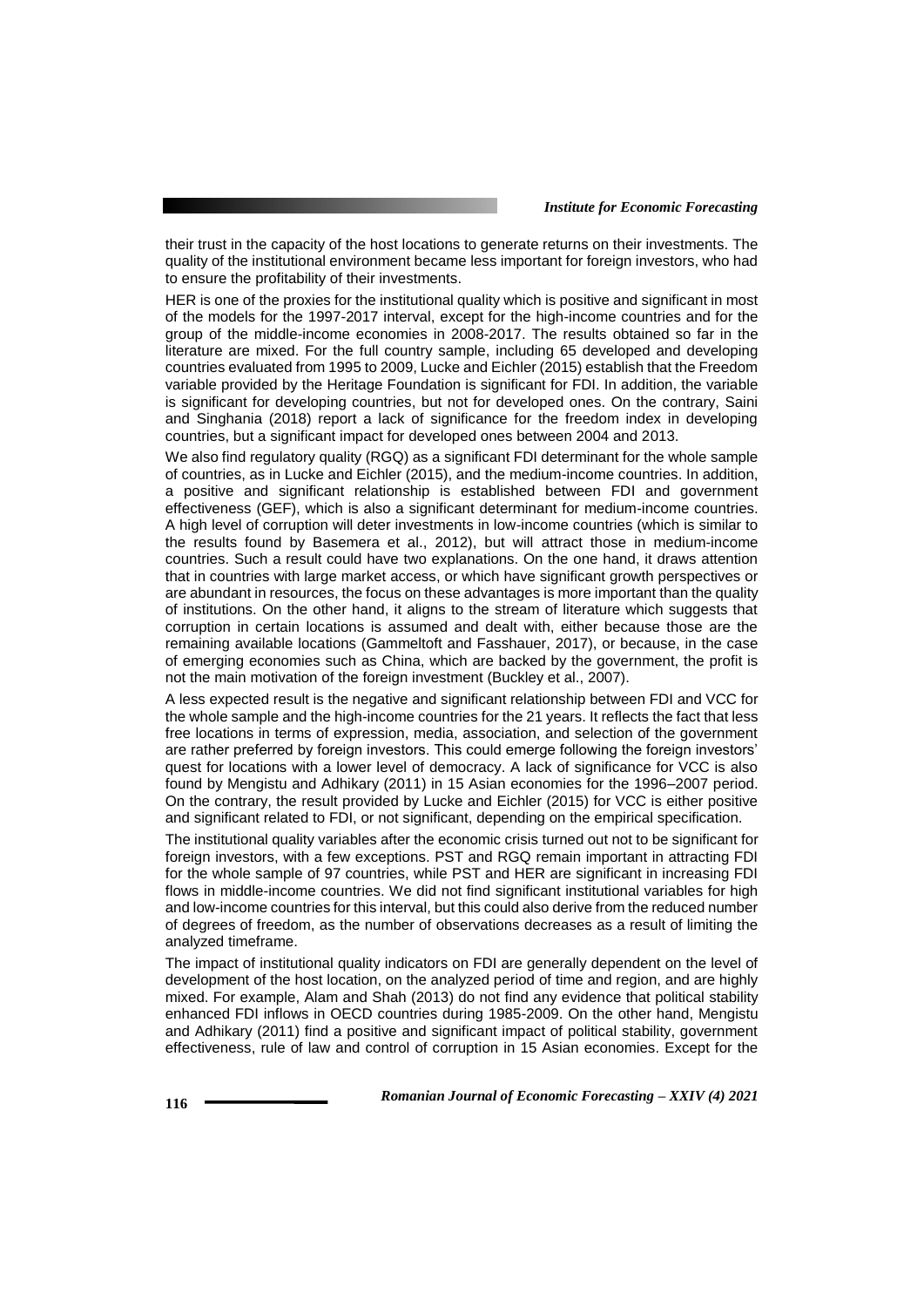rule of law, we find similar results in our study, but with variations depending on the sample of countries.

Instead, other variables turn out to be more important than institutional determinants for the 2008-2017 interval. The results that document the impact of the variables expressing the technology and human capital endowment are reported in Table 3.

The impact of skilled labour and education on FDI is evidenced through the positive and significant coefficients of SEC, EDU and SCI for the entire sample of countries. This suggests that foreign investors are looking for both skilled people with average studies and specialists, such as scientists and engineers who are able to use and create new technology. At the same time, the quality of the education system is a factor for enhanced FDI inflows. Nonnenberg and de Mendonça (2004) also find a positive effect of the level of schooling on FDI for their panel of 38 developing economies, while Sekkat and Veganzones-Varoudakis (2007) and Mengistu and Adhikary (2011) show a similar relationship between FDI and the secondary school enrolment ratio.

There are differences between countries related to the endowments with skilled human capital. While the population with secondary studies is the main interest of investors in highincome countries, those in middle-income economies are rather interested in the quality of the whole education system. The insignificance of other education variables for these countries could be because there is not a high variance among these countries, as there are already high levels of highly educated human capital Kinoshita and Campos, 2006).

Finally, in low-income countries, a higher number of scientists and engineers and the population with tertiary studies will direct larger inflows of FDI. This could be a consequence of the fact that highly skilled human capital originating in the host location is needed for the sectors targeted by foreign companies and for dealing with technological and R&D requirements. According to Noorbakhsh et al. (2001), FDI in developing countries started to target more sophisticated industries, with developed technologies, which further require more skilled human capital. The explanation is justified in our case, as the coefficient of the latest technology (TECH) is positive and significant for both middle and low-income countries. We do not obtain a significant coefficient for developed countries, but such a result could be the consequence of the fact that technology is relatively more homogeneous across high-income countries. The positive and significant relationship between TECH and FDI for the whole sample of countries confirms the above explanation and emphasizes the importance of technology in attracting FDI. A similar result is obtained by Kayalvizhi and Thenmozhi (2017). However, contrary to the results obtained in their study, we do not find that the capacity of innovation could attract FDI in any group of countries.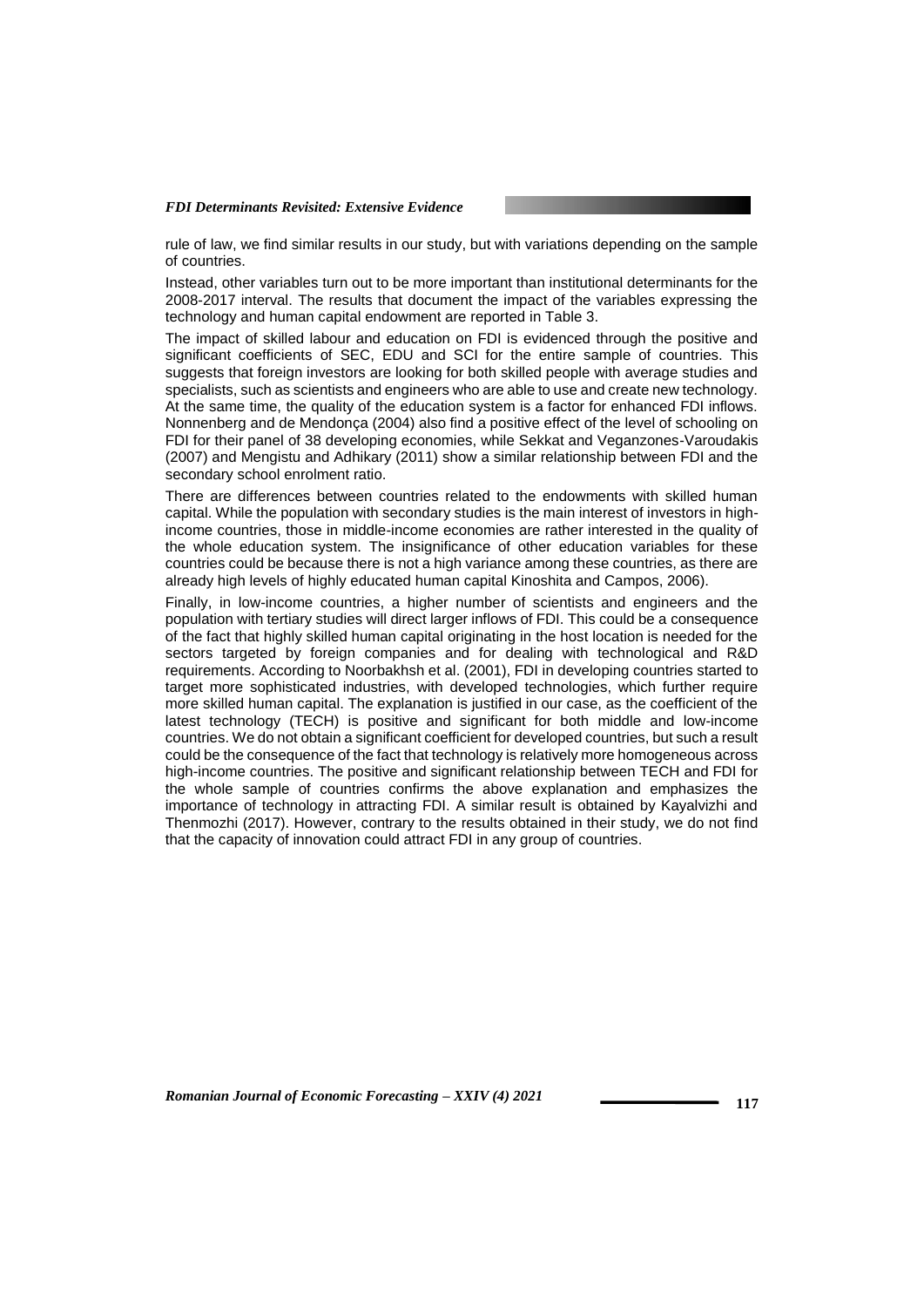|        | <b>All countries</b> |            |            | <b>High-income countries</b> |           | <b>Middle-income countries</b> |           |            | Low-income countries |             |
|--------|----------------------|------------|------------|------------------------------|-----------|--------------------------------|-----------|------------|----------------------|-------------|
| pop    | $-0.093$             | $-0.126$   | $-0.114$   | $-0.124$                     | $-0.119$  | $-0.212$                       | $-0.281$  | $-0.212$   | $-0.030$             | 0.094       |
|        | $-0.71)$             | $(-0.97)$  | $(-0.91)$  | $-0.86$                      | $-0.82$   | (-1.28)                        | (-1.68)   | $(-1.34)$  | $-0.07$              | (0.24)      |
| gdpg   | $0.027**$            | $0.025***$ | $0.025**$  | $0.047**$                    | $0.046**$ | 0.018                          | 0.017     | $0.018*$   | 0.009                | 0.008       |
|        | (2.49)               | (2.36)     | (2.34)     | (2.16)                       | (2.08)    | (1.65)                         | (1.61)    | (1.71)     | (0.21)               | (0.2)       |
| eopen  | $0.558*$             | $0.646**$  | $0.585**$  | $-0.570$                     | $-0.576$  | $0.715**$                      | $0.889**$ | $0.699**$  | $1.444***$           | $1.279***$  |
|        | (1.86)               | (2.22)     | (2.03)     | $-0.65$                      | $-0.66$   | (2.04)                         | (2.67)    | (2.07)     | (5.08)               | (5.43)      |
| cpi    | $-0.004$             | 0.000      | $-0.003$   | 0.036                        | 0.036     | $-0.021**$                     | $-0.013$  | $-0.019**$ | 0.002                | 0.005       |
|        | $-0.36$              | (0.01)     | $-0.28$    | (0.8)                        | (0.8)     | $-2.5)$                        | (-1.22)   | $-2.69$    | (0.11)               | (0.32)      |
| d.mob  | $0.006*$             | 0.006      | 0.006      | $0.014*$                     | $0.014*$  | 0.001                          | 0.001     | 0.001      | $-0.002$             | 0.001       |
|        | (1.7)                | (1.61)     | (1.53)     | (1.71)                       | (1.78)    | (0.42)                         | (0.3)     | (0.43)     | $-0.22$              | (0.09)      |
| ore    | 0.001                | $-0.001$   | 0.001      | 0.029                        | 0.027     | 0.016                          | 0.016     | 0.015      | $-0.005$             | $-0.004$    |
|        | (0.07)               | $(-0.06)$  | (0.1)      | (1.07)                       | (1.01)    | (1.24)                         | (1.36)    | (1.17)     | $-0.33)$             | $(-0.31)$   |
| fuel   | 0.008                | 0.009      | 0.009      | 0.035                        | 0.034     | 0.002                          | 0.003     | 0.003      | $0.050*$             | $0.050*$    |
|        | (1.51)               | (1.54)     | (1.65)     | (1.52)                       | (1.51)    | (0.53)                         | (0.67)    | (0.81)     | (1.98)               | (1.99)      |
| pst    |                      | $0.354**$  |            |                              |           |                                | $0.463**$ |            |                      |             |
|        |                      | (2)        |            |                              |           |                                | (2.54)    |            |                      |             |
| rgq    |                      |            | $0.569**$  |                              |           |                                |           |            |                      |             |
|        |                      |            | (2)        |                              |           |                                |           |            |                      |             |
| her    |                      |            |            |                              | $-0.014$  |                                |           | $0.036**$  |                      | 0.046       |
|        |                      |            |            |                              | $(-0.53)$ |                                |           | (2.18)     |                      | (1.42)      |
| const  | $5.164***$           | $4.817***$ | $4.825***$ | $10.467***$                  | 11.498*** | 4.507V                         | 4.008V    | 2.353      | $-0.478$             | $-2.926$    |
|        | (4.14)               | (4.01)     | (4.06)     | (2.82)                       | (3.2)     | (3.18)                         | (2.99)    | (1.4)      | $(-0.28)$            | $(-1.05)$   |
| F test | $3.26***$            | $3.62***$  | $4.65***$  | $3.44***$                    | $3.05***$ | $2.92***$                      | $5.03***$ | $3.37***$  | 25.72***             | $672.77***$ |
| Obs    | 841                  | 841        | 841        | 318                          | 318       | 442                            | 442       | 442        | 81                   | 79          |

# **FDI determinants during 2008-2017**

*Note: \*\*\*, \*\*, \* indicates a significance at a 1%, 5% and 10% confidence interval. Standard Errors are reported in parentheses*.

**Table 3**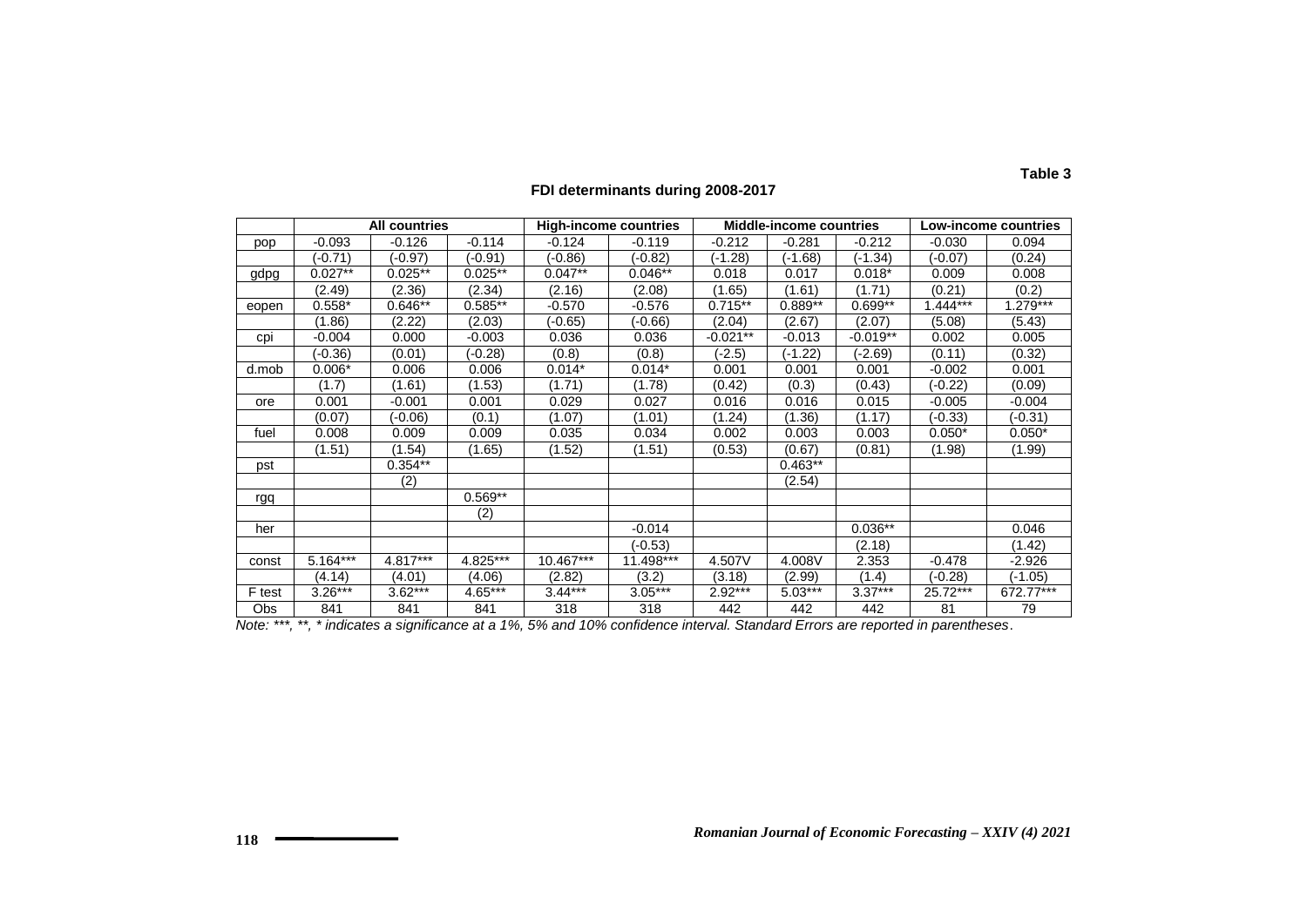*A Comparison of Static, Dynamic and Machine Learning Models*

# **Conclusions**

In this paper, we empirically examined FDI determinants on a sample of 97 countries considering two intervals, namely 1997-2017 and 2008-2017, in which a special focus was added on the quality of institutions, technology and human capital endowments. In searching for an in-depth overview of FDI determinants, our initial sample of countries was divided into three sub-groups based on the development level, thus evaluating high, middle and lowincome countries. While there are, in general, some similar common FDI determinants, such as GDP growth, trade openness or communications infrastructure, the statistical significance for the rest of the variables is volatile and depends on the development level or the period of time in which the analysis is carried out. We also give evidence for a shift in FDI determinants, although not every time in accordance with the expected evolution from traditional determinants to created resources.

Our results indicate that trade openness is the most significant factor in attracting FDI during the 1997-2017 interval. Other determinants enhancing FDI are the growth perspectives represented by GDPG, the development of the communications infrastructure and the abundance of ore resources. Among the institutional quality variables, economic freedom, the effectiveness of the government and the regulatory quality have an important potential in shaping a more favorable environment for FDI, while too high levels of voice and accountability (i.e. freedom of expression, media, association and political decision making) could deter investors. The consequences of the crisis lead to less importance directed towards the abundance of the resources or the quality of institutions. However, trade openness, GDPG, infrastructure development, and regulatory quality are the variables which continue to be significant. This time, more importance is given to locations with high political stability, as compared to the previous situation. On the contrary, variables expressing efficient and strategic-asset endowments are significant in increasing FDI inflows. The availability of the latest technology and high quality of the local supplier encourages FDI. We also find that locations where skilled labor, including scientists and engineers, and a highquality education system are present increase the attractiveness for FDI. This emphasizes the importance of highly skilled labor force in dealing with the adaptation, implementation, and production of new technologies.

The profile of high-income countries shows an even higher impact of trade openness in attracting FDI, with a similar positive impact of GDPG and infrastructure development. We find that countries rich in ore resources have more chances to attract FDI during 1997-2017 and we identify a positive relationship between FDI and CPI, which could be due to endogeneity. The situation changes after the crisis, as only GDPG and mobile infrastructure remain significant variables. No proxy of institutional quality or technology availability has a significant impact on FDI, but this could be a consequence of the fact that there are not large variations between countries. The variables that shape, however, the host location attractiveness for FDI, are the quality of local suppliers and the share of population with secondary studies.

Middle-income countries are attractive for FDI due to the quality of institutions, which has the highest impact on FDI inflows, and to a less extent by the market growth perspectives and the telecommunication development for the 1997-2017 interval. Government effectiveness, regulatory quality, and economic freedom are the variables shaping the institutional environment, while a higher level of corruption also enhances FDI. The situation changes after the economic crisis. Foreign investors are more concerned about the stability at both macroeconomic and institutional levels, as the degree of inflation becomes a warning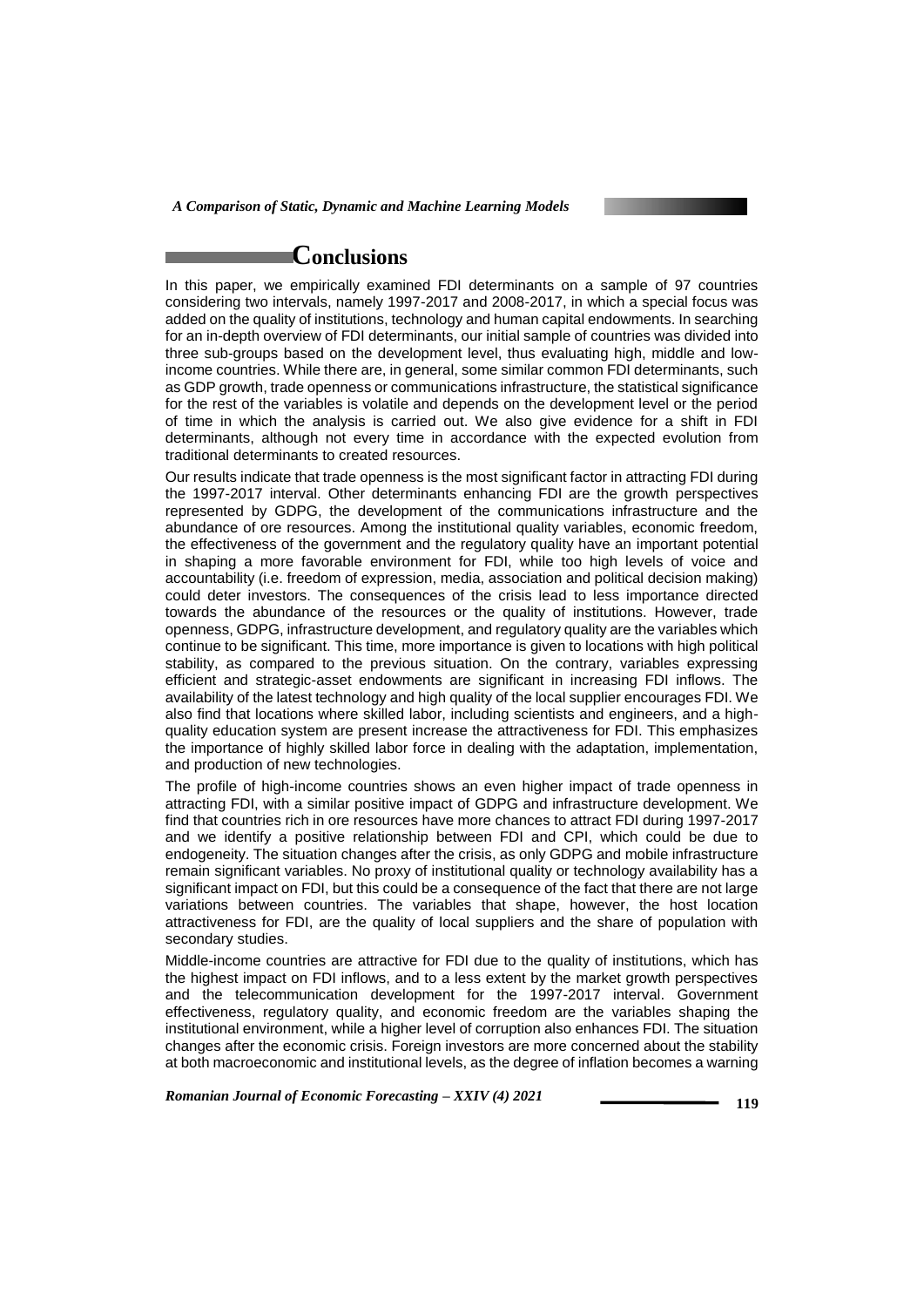signal for foreign investors, while political stability becomes attractive. Growth perspectives are considered only if they could be guaranteed by economic freedom, therefore we obtain a significant result for GDPG only when we add HER to the model. The quality of the overall education system and the availability of the latest technologies are also important factors for attracting FDI. In addition, while the telecommunication infrastructure becomes insignificant after this period (potentially as a result of less heterogeneity among countries), the quality of overall transport infrastructure has a positive and significant impact on FDI.

Finally, the attractiveness of low-income countries during 1997-2017 is strongly shaped by their level of openness, the capacity to provide access to telecommunication infrastructure and to ensure a free economic environment with a low degree of corruption. Starting with 2008, while the interest in high trade liberalization remains significant, we see a reorientation of investors' interests towards countries abundant in fuel resources. Moreover, highly educated labor force is expected, a result which is strengthened by three variables with a significant impact on FDI: the availability of scientists and engineers, population with tertiary studies and the quality of the education system. Furthermore, the availability of technology will improve the chances of these economies to further attract FDI inflows.

# **References**

- Alam, A. and Shah, S.Z.A., 2013. Determinants of foreign direct investment in OECD member countries. *Journal of Economic Studies,* 40(4), pp.515-527.
- Antonakakis, N. and Tondl, G., 2010. Do determinants of FDI to developing countries differ among OECD investors? Insights from Bayesian Model Averaging. *FIW Working Paper* N° 76.
- Anyanwu, C.J., 2012. Why Does Foreign Direct Investment Go Where It Goes? New Evidence from African Countries*. Annals of Economics and Finance*, 13(2), pp.425-462.
- Asiedu, E., 2002. On the Determinants of Foreign Direct Investment to Developing Countries: Is Africa Different? *World Development,* 30(1), pp.107-19.
- Asiedu, E. and Lien, D., 2011. Democracy, foreign direct investment and natural resources. *Journal of International Economics,* 84(1), pp.99–111.
- Asif, M. and Majid, A., 2017. Institutional quality, natural resources and FDI: empirical evidence from Pakistan, *Eurasian Business Review*, 8(4), pp.391–407.
- Aziz, O.G. and Mishra, A.V., 2015. Determinants of FDI inflows to Arab economies. *The Journal of International Trade & Economic Development,* 25(3), pp.325-356.
- Balasubramanyam, V.N., 2001. *Foreign Direct Investment in Developing Countries: Determinants and Impact.* OECD Global Forum on International Investment.
- Bellak, C., Leibrecht, M. and Damijan, J., 2007. *Infrastructure endowment and corporate income taxes as determinants of Foreign Direct Investment in Central-and Eastern European Countries*, LICOS Discussion Paper Series, Discussion Paper 193/2007, Belgium.
- Bénassy-Quéré, A., Coupet, M. and Mayer, T., 2007. Institutional Determinants of Foreign Direct Investment. *The World Economy,* 30(5), pp.764–782.
- Bokpin, G.A., Mensah, L. and Asamoah, M.E., 2015. Foreign direct investment and natural resources in Africa. *Journal of Economic Studies*, 42(4), pp.608-621.
- Botric, V. and Skuflic, L., 2006. Main Determinants of Foreign Direct Investment in the Southeast European Countries, *Transition Studies Review*, 13(2), pp.359–377.
- Buckley, P.J., Clegg, J., Cross, A.R., Liu, X., Voss, H. and Zheng, P., 2007. The Determinants of Chinese Outward Foreign Direct Investment. *Journal of International Business Studies,* 38(4), pp.499–518.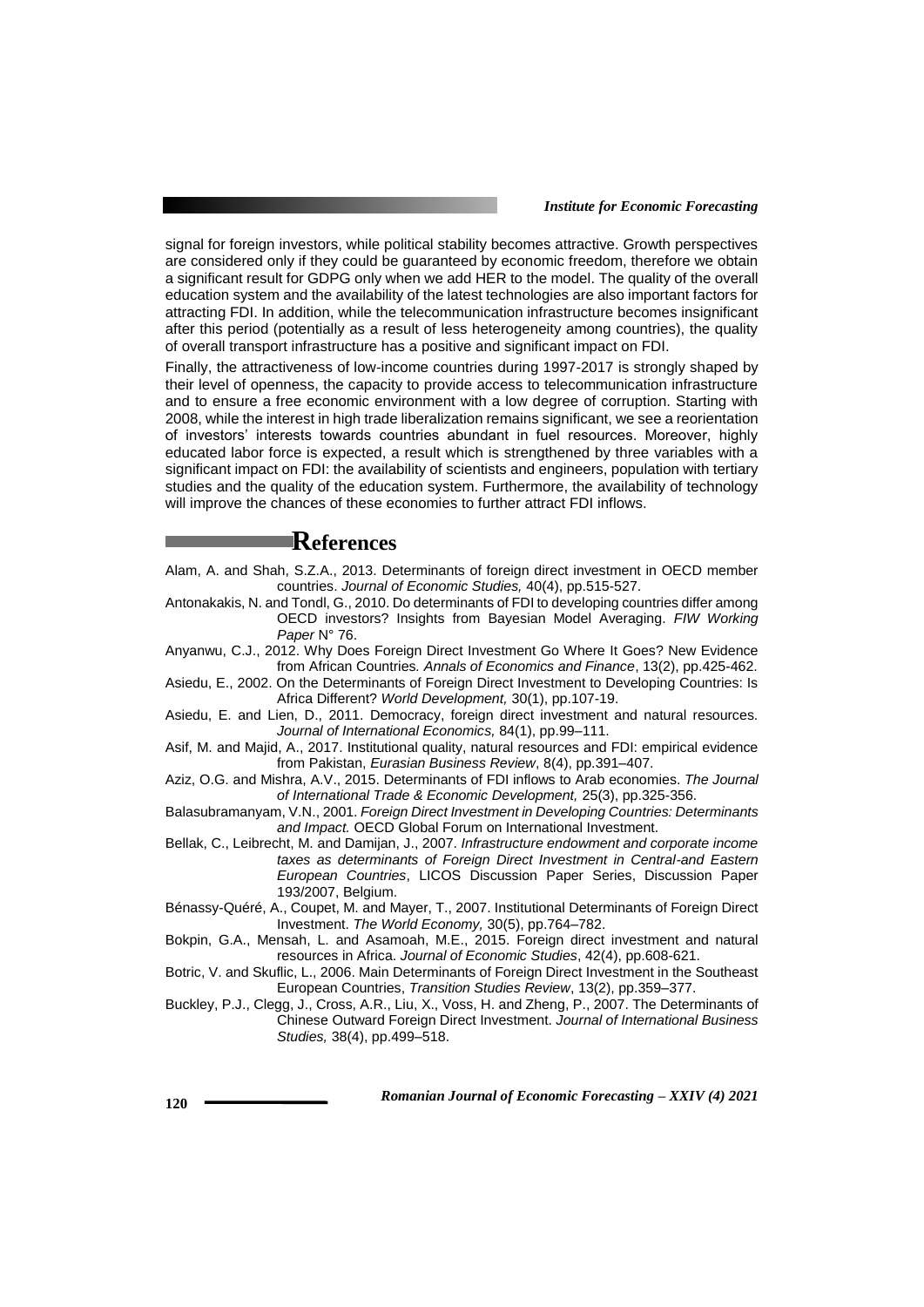*A Comparison of Static, Dynamic and Machine Learning Models*



- Busse, M. and Hefeker, C., 2007. Political Risk, Institutions and Foreign Direct Investment. *European Journal of Political Economy*, 23(2), pp.397–415.
- Campos, N.F. and Kinoshita, Y., 2003. *Why does FDI go where it goes? New evidence from the transition economies*, William Davidson Institute *Working Paper* Number 573.
- Campos, N.F. and Kinoshita, Y., 2008. *Foreign Direct Investment and Structural Reforms: Evidence from Eastern Europe and Latin America*. IMF *Working Paper*. WP/08/26.
- Carril-Caccia, F. and Pavlova, E., 2018. Foreign direct investment and its drivers: a global and EU perspective, *ECB Economic Bulletin*, Issue 4/2018.
- Carstensen, K. and Toubal, F., 2004. Foreign direct investment in Central and Eastern European Countries: a dynamic panel analysis. *Journal of Comparative Economics,* 32, pp.3-22.
- Dellis, K., Sondermann, D. and Vansteenkiste, I., 2017. *Determinants of FDI inflows in advanced economies: Does the quality of economic structures matter?* European Central Bank, *Working Paper* 2066.
- Demirhan, E. and Masca, M., 2008. Determinants of foreign investment flows to developing countries: a cross-sectional analysis. *Prague Economic Papers,* 4, pp.356-369.
- Dunning, J.H., 2000. The eclectic paradigm as an envelope for economic and business theories of MNE activity. *International Business Review*, 9, pp.163–190.
- Edmiston, K., Mudd, S. and Valev, N., 2003. Tax Structures and FDI The Deterrent Effects of Complexity and Uncertainty. *William Davidson Working Pape*r Number 558.
- Gammeltoft, P. and Fasshauer, K., 2017. Characteristics and host country drivers of Chinese FDI in Europe: a company-level analysis*. International Journal of Technology Management,* 74, pp.140-166.
- Garibaldi P., Mora, N., Sahay, R. and Zettelmeyer, J., 2002. What Moves Capital to Transition Economies*? IMF Staff Paper* 48, pp.109-145.
- Ghazalian, P.L. and Amponsem, F., 2018. The effects of economic freedom on FDI inflows: an empirical analysis. *Applied Economics* 51(11), pp.1111-1132.
- Goodspeed, T., Martinez-Vazquez, J. and Zhang, L., 2006. *Are Other Government Policies More Important than Taxation in Attracting FDI?* Andrew Young School of Policy Studies. *Research Paper Series. Working Paper* 06-28.
- Goodspeed, T., Martinez-Vazquez, J. and Zhang, L., 2009. Public Policies and FDI Location: Differences between Developing and Developed Countries, *International*  Studies Program Working Paper, GDU paper Nº 0910.
- Harris, R. and Tzavalis, E., 1999. Inference for unit roots in dynamic panels where the time dimension is fixed. *Journal of Econometrics*, 91, pp.201-226.
- Hausman, J.A., 1978. Specification Tests in Econometrics. *Econometrica* 46(6), pp.1251–1271. Hayat, A., 2019. Foreign direct investments, institutional quality and economic growth, *The*

*Journal of International Trade & Economic Development* 28(5), pp.561-579.

- Im, K.S., Pesaran, M.H. and Shin, Y., 2003. Testing for Unit Roots in Heterogeneous Panels. *Journal of Econometrics*, 115(1), pp.53–74.
- Kayalvizhi, P.N. and Thenmozhi, M., 2017. Does Quality of Innovation, Culture and Governance Drive FDI? Evidence from Emerging Markets. *Emerging Markets Review,* 34, pp.175-191.
- Leibrecht, M. and Riedl, A., 2010. T*axes and infrastructure as determinants of Foreign Direct Investment in Central and Eastern European Countries revisited: new evidence from a spatially augmented gravity model*, *Discussion Papers SFB International Tax Coordination*, 42, WU Vienna University of Economics and Business, Vienna.
- Levin, A., Lin, C.F. and Chu, C., 2002. Unit root tests in panel data: asymptotic and finite-sample properties. *Journal of Econometrics,* 108(1), pp.1-24.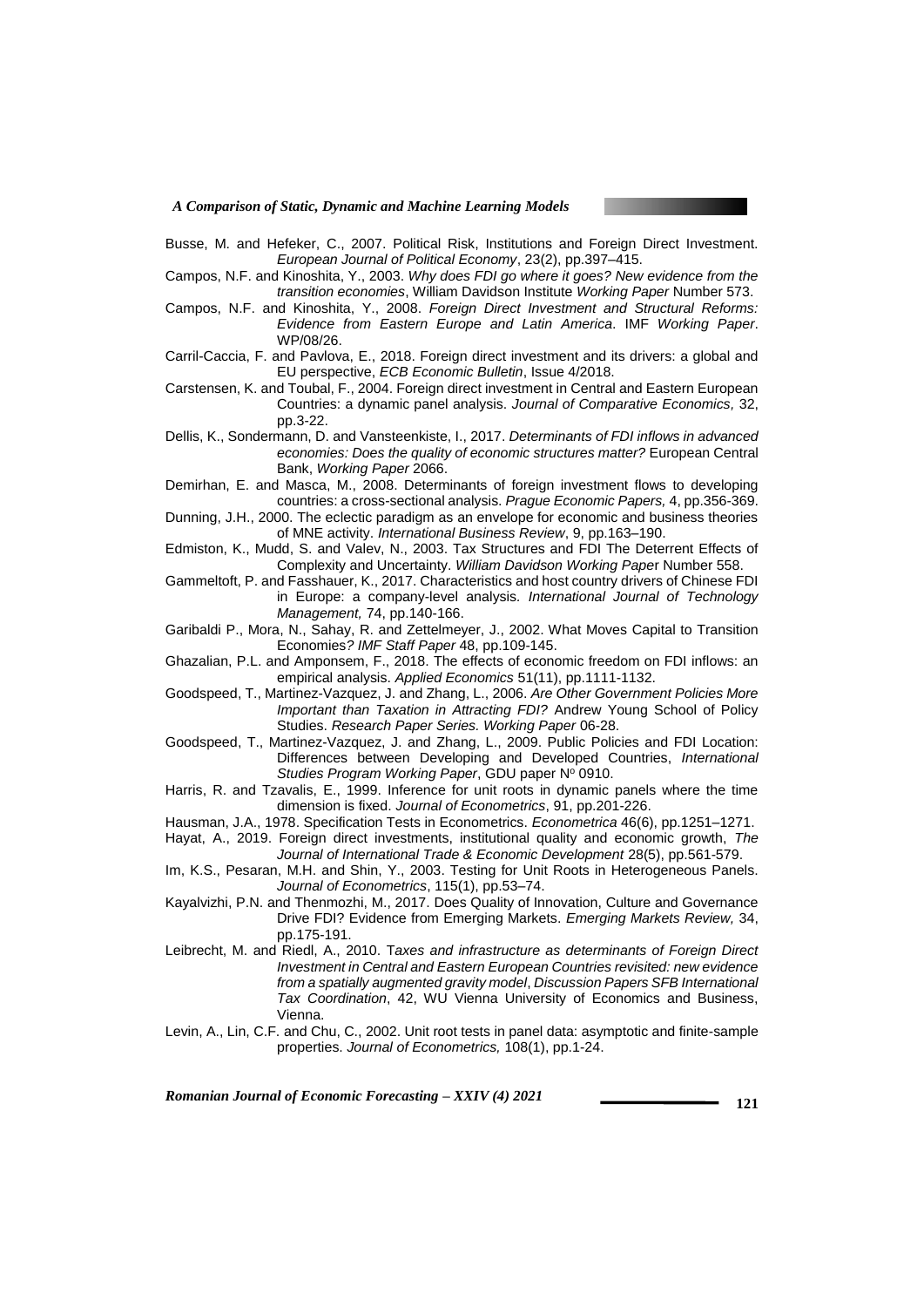- Lopez, D.A., 2010. The Effects of Economic Factors in Determining the Transition Process in Europe and Central Asia, *Award Winning Economics Papers*, Paper 8.
- Lucke, N. and Eichler, S., 2015. Foreign direct investment: the role of institutional and cultural determinants *Applied Economics*, 48(11), pp.935-956.
- Mathur, A. and Singh, K., 2013. Foreign direct investment, corruption and democracy, *Applied Economics*, 45(8), pp.991-1002.
- Mengistu, A.A. and Adhikary, B.K., 2011. Does Good Governance Matter for FDI Inflows? Evidence from Asian Economies. *Asia Pacific Business Review,* 17(3), pp.281– 299.
- Mohamed, S.E. and Sidiropoulos, M.G., 2010. Another Look at the Determinants of Foreign Direct Investment in MENA Countries: An Empirical Investigation. *Journal of Economic Development,* 35(2), pp.75-96.
- Noorbakhsh, F., Paloni, A. and Youssef, A., 2001. Human capital and FDI inflows to developing countries: New empirical evidence. *World Development* 29(9), pp.1593-1610.
- Nunnenkamp, P., 2002. Determinants of FDI in developing countries: has globalization changed the rules of the game? *Kiel Working Paper*, No. 1122, Kiel Institute for the World Economy (IfW).
- Palit, A. and Nawani, S., 2007. Technological Capability as a Determinant of FDI Inflows: Evidence from Developing Asia & India, Indian Council for Research on International Economic Relations, *Working Paper* No. 193.
- Peres, M., Ameer, W. and Xu, H., 2018. The impact of institutional quality on foreign direct investment inflows: evidence for developed and developing countries. *Economic Research-Ekonomska Istraživanja*, 31(1), pp.626-644.
- Plümper, T., Troeger, V.E. and Manow, P., 2005. Panel data analysis in comparative politics: Linking method to theory*. European Journal of Political Research,* 44(2), pp.327–54.
- Popovici, O.C. and Calin, A.C., 2012. *Attractiveness of Public Policies for FDI in Central and Eastern European Countries*, Conference Proceedings of the International Conference European Integration – New Challenges, Oradea, Romania, pp.80- 86.
- Popovici, O.C. and Calin, A.C., 2014. FDI theories. A location-based approach, *Romanian Economic Journal,* 17(53), pp.3-24.
- Sabir, S., Rafique, A. and Abbas, K., 2019. Institutions and FDI: evidence from developed and developing countries. *Financial Innovation,* 5(8), pp.1-20.
- Saini, N. and Singhania, M., 2018. Determinants of FDI in developed and developing countries: a quantitative analysis using GMM, *Journal of Economic Studies,* 45(2), pp.348-382.
- Sekkat, K. and Veganzones-Varoudakis, M.-A., 2007. Openness, Investment Climate and FDI in Developing Countries. *Review of Development Economics,* 11(4), pp.607-620.
- Silajdzic, S. and Mehic, E., 2015. Absorptive Capabilities, FDI and Economic Growth in Transition Economies. *Emerging Markets Finance and Trade* 52(4), pp.904-922.
- Singh, H. and Jun, K.W., 1995. Some New Evidence on Determinants of Foreign Direct Investment in Developing Countries, *Policy Research Working Paper*, 153, World Bank.
- Sun, Q., Tong, W. and Yu, Q., 2002. Determinants of foreign direct investment across China. *Journal of International Money and Finance,* 21(1), pp.79-113.
- Tuselmann, H.J., 1999. German direct foreign investment in Eastern and Central Europe: relocation of German industry? *European Business Review,* 99(6), pp.359- 367.

UNCTAD, 2019. World Investment Report 2019. Special Economic Zones, Geneva, Switzerland: Villaverde, J. and Maza, A., 2015. The determinants of inward foreign direct investment: Evidence from the European regions. *International Business Review,* 24(2), pp.209-223.